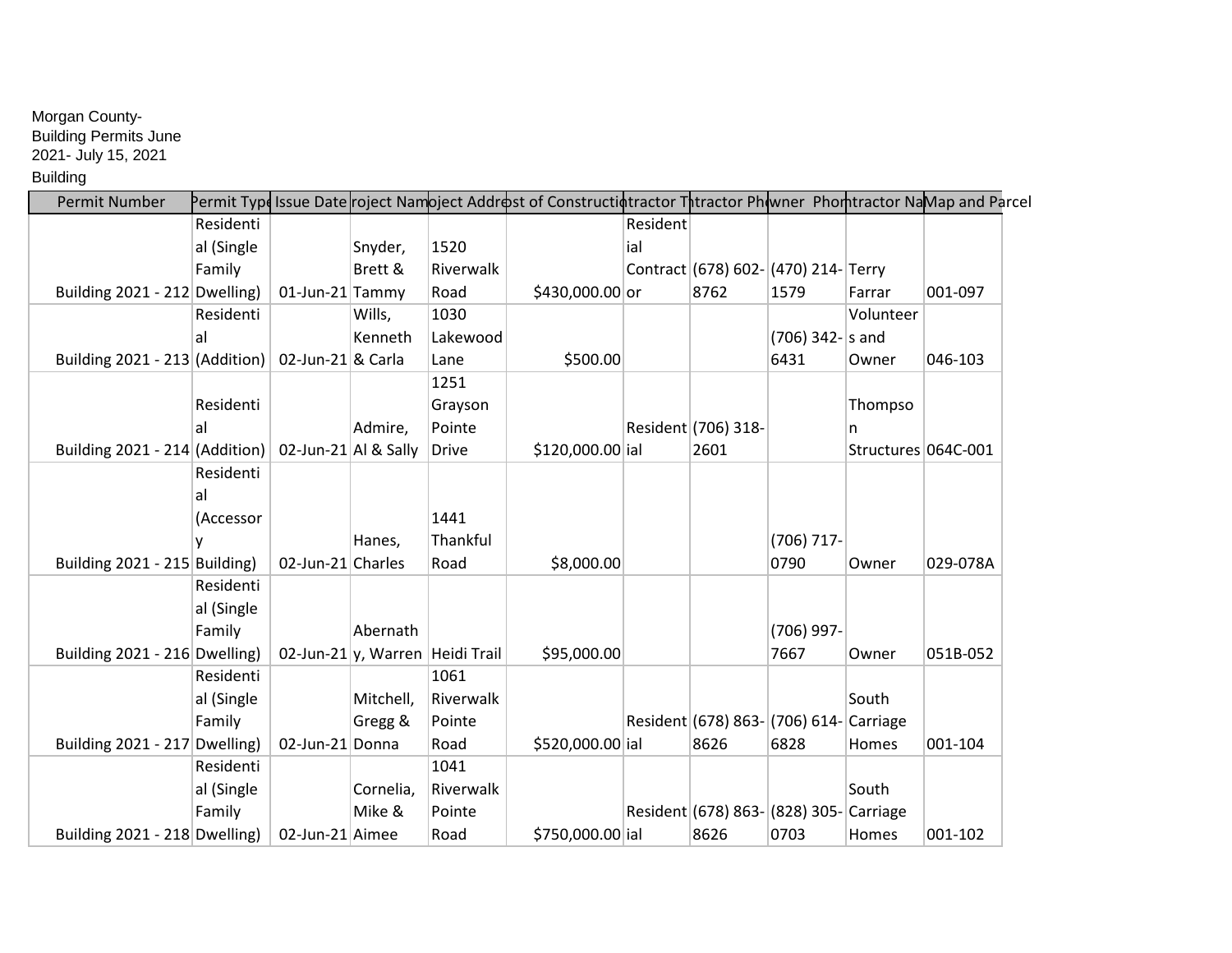|                                 | Residenti  |                   |          |              |                     |                 |                     |                                       |                  |          |
|---------------------------------|------------|-------------------|----------|--------------|---------------------|-----------------|---------------------|---------------------------------------|------------------|----------|
|                                 | al (Single |                   | Nation,  | Sandy        |                     |                 |                     |                                       | Crown            |          |
|                                 | Family     |                   | Herb &   | Creek        |                     |                 | Resident (407) 402- |                                       | Ridge            |          |
| Building 2021 - 219 Dwelling)   |            | 03-Jun-21 Shiree  |          | Road         | \$325,000.00 ial    |                 | 5975                |                                       | Homes            | 026-141  |
|                                 | Residenti  |                   |          | 1040         |                     |                 |                     |                                       |                  |          |
|                                 | al (Single |                   | Water's  | Apalachee    |                     |                 |                     |                                       |                  |          |
|                                 | Family     |                   | Edge-Lot | Shores       |                     |                 |                     | Resident (706) 707- (706) 707- Shane  |                  |          |
| Building 2021 - 220 Dwelling)   |            | 04-Jun-21 $ 3$    |          | Court        | \$250,000.00 ial    |                 | 6389                | 6389                                  | Stegall          | 051G-003 |
|                                 | Residenti  |                   |          | <b>Dixie</b> |                     |                 |                     |                                       | J.R.             |          |
|                                 | al (Single |                   |          | Highway/     |                     |                 |                     |                                       | Schmitt          |          |
|                                 | Family     |                   | Geppert, | Madelyn      |                     |                 |                     | Resident (678) 414- (843) 830- Homes, |                  |          |
| Building 2021 - 221 Dwelling)   |            | 04-Jun-21 Franz   |          | Lane         | \$380,000.00 ial    |                 | 5794                | 5022                                  | LLC              | 028-017A |
|                                 | Residenti  |                   |          |              |                     |                 |                     |                                       |                  |          |
|                                 | al         |                   |          | <b>Dixie</b> |                     |                 |                     |                                       | J.R.             |          |
|                                 | (Accessor  |                   |          | Highway/     |                     |                 |                     |                                       | Schmitt          |          |
|                                 | ٧          |                   | Geppert, | Madelyn      |                     |                 |                     | Resident (678) 414- (843) 830- Homes, |                  |          |
| Building 2021 - 222 Building)   |            | 04-Jun-21 Franz   |          | Lane         | \$20,000.00 ial     |                 | 5794                | 5022                                  | LLC              | 028-017A |
|                                 | Residenti  |                   |          |              |                     |                 |                     |                                       |                  |          |
|                                 | al         |                   |          |              |                     |                 |                     |                                       |                  |          |
|                                 | (Accessor  |                   |          | 1200         |                     |                 |                     |                                       | Peak Steel       |          |
|                                 | ٧          |                   | Moore,   | McNair       |                     |                 |                     | (404) 597- (912) 312- Contracto       |                  |          |
| Building 2021 - 223 Building)   |            | 07-Jun-21 Brian   |          | Lane         | \$73,520.00 General |                 | 4836                | 3442                                  | rs, LLC          | 029-068A |
|                                 | Residenti  |                   |          |              |                     |                 |                     |                                       |                  |          |
|                                 | al         |                   |          |              |                     |                 |                     |                                       |                  |          |
|                                 | (Accessor  |                   |          | 1231         |                     |                 |                     |                                       |                  |          |
|                                 |            |                   | Briney,  | Turner       |                     |                 |                     | (678) 777-                            |                  |          |
| Building $2021 - 224$ Building) |            | 08-Jun-21 Kelvin  |          | Road         | \$20,000.00 Owner   |                 |                     | 5054                                  |                  | 035-175A |
|                                 |            |                   |          |              |                     |                 |                     |                                       |                  |          |
|                                 | Commerci   |                   |          |              |                     | <b>Resident</b> |                     |                                       |                  |          |
|                                 | al         |                   |          | 121          |                     | ial Light       |                     |                                       |                  |          |
|                                 | (Remodel   |                   | Hughes,  | Martha       |                     |                 |                     | Compan (770) 315- (770) 401- Tim      |                  |          |
| Building 2021 - 225)            |            | 10-Jun-21 Michael |          | Lane         | \$165,000.00 y      |                 | 3244                | 3648                                  | Anderson R04-006 |          |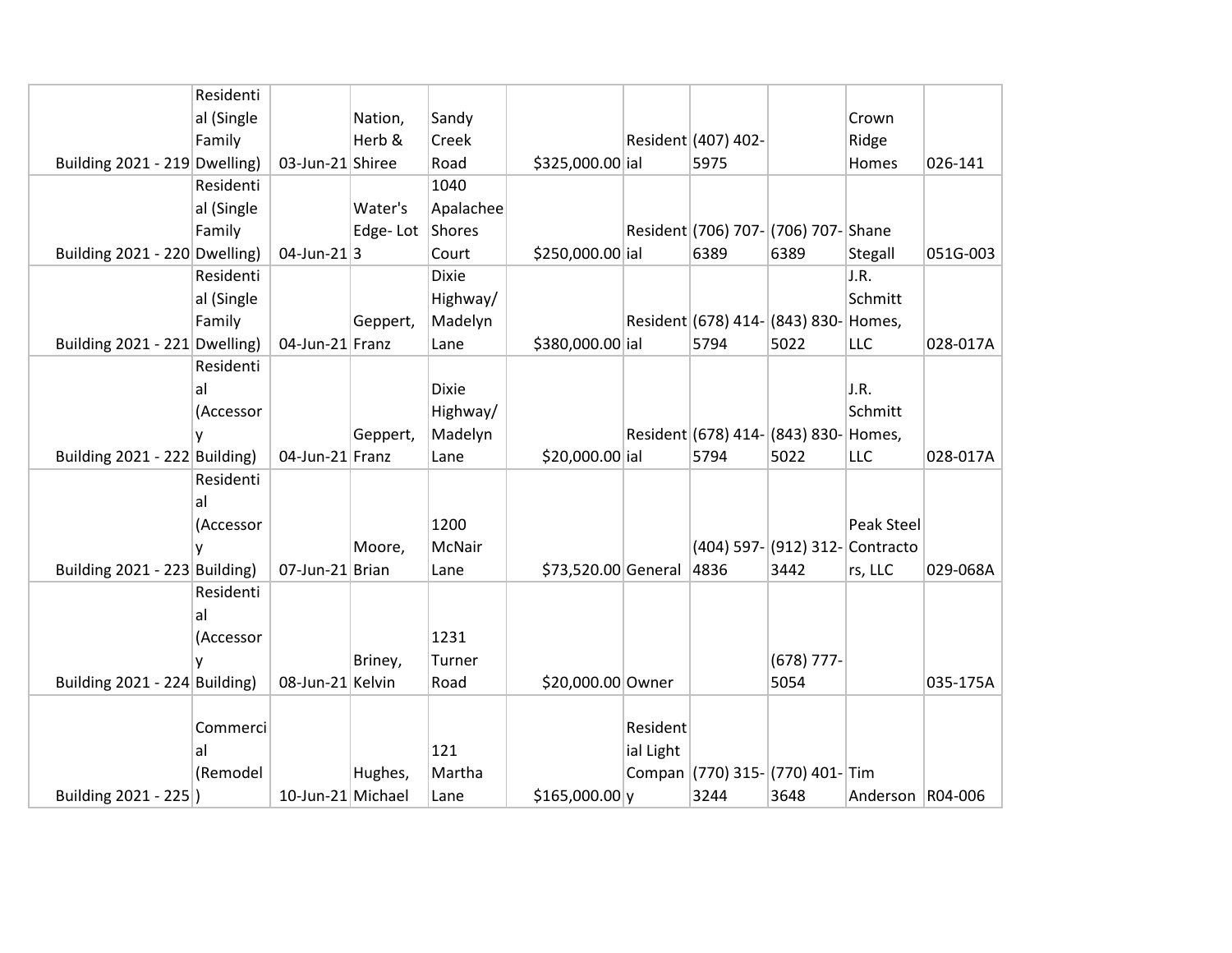|                               | Residenti  |                    |                   |         |                  |                 |                                         |                                  |                     |          |
|-------------------------------|------------|--------------------|-------------------|---------|------------------|-----------------|-----------------------------------------|----------------------------------|---------------------|----------|
|                               | al         |                    |                   |         |                  |                 |                                         |                                  | Owner/              |          |
|                               | (Accessor  |                    |                   | 1274    |                  |                 |                                         |                                  | Custom              |          |
|                               | у          |                    | Sarrett,          | Godfrey |                  |                 |                                         | (336) 415- (678) 409- Built      |                     |          |
| Building 2021 - 226 Building) |            | $10$ -Jun-21 Ryan  |                   | Road    | \$28,000.00      |                 | 4682                                    | 9585                             | Structures 048-011H |          |
|                               |            |                    |                   |         |                  |                 |                                         |                                  |                     |          |
|                               |            |                    |                   |         |                  |                 |                                         |                                  | Shannon             |          |
|                               |            |                    |                   |         |                  |                 |                                         |                                  | Constructi          |          |
|                               |            |                    |                   |         |                  |                 |                                         |                                  | on &                |          |
|                               | Land       |                    | O'Kelley,         | 1171    |                  |                 |                                         |                                  | Remodeli            |          |
|                               | Disturban  |                    | Gene &            | White   |                  |                 | Resident (678) 409- (404) 735- ng-Robby |                                  |                     |          |
| Building 2021 - 227 ce        |            | 10-Jun-21 Jennifer |                   | Oak Way | $$0.00$ ial      |                 | 2132                                    | 1402                             | Shannon             | 066C-014 |
|                               |            |                    |                   |         |                  |                 |                                         |                                  |                     |          |
|                               |            |                    |                   |         |                  |                 |                                         |                                  | Shannon             |          |
|                               |            |                    |                   |         |                  |                 |                                         |                                  | Constructi          |          |
|                               | Residenti  |                    |                   |         |                  |                 |                                         |                                  | on &                |          |
|                               | al (Single |                    | O'Kelley,         | 1171    |                  |                 |                                         |                                  | Remodeli            |          |
|                               | Family     |                    | Gene &            | White   |                  |                 | Resident (678) 409- (404) 735- ng-Robby |                                  |                     |          |
| Building 2021 - 228 Dwelling) |            | 10-Jun-21 Jennifer |                   | Oak Way | \$667,145.00 ial |                 | 2132                                    | 1402                             | Shannon             | 066C-014 |
|                               | Residenti  |                    |                   |         |                  |                 |                                         |                                  |                     |          |
|                               | al         |                    |                   |         |                  |                 |                                         |                                  |                     |          |
|                               | (Accessor  |                    |                   | 1020    |                  |                 |                                         |                                  |                     |          |
|                               | ٧          |                    | Chaney,           | Second  |                  |                 |                                         | (850) 630-                       |                     | 008A-    |
| Building 2021 - 229 Building) |            | 14-Jun-21 Traci    |                   | Street  | \$0.00           |                 |                                         | 8279                             | Owner               | 062A     |
|                               | Land       |                    |                   | Seven   |                  |                 |                                         |                                  |                     |          |
|                               | Disturban  |                    | Seabourn, Islands |         |                  |                 |                                         | (678) 725- (770) 686- Tony Ellis |                     |          |
| Building 2021 - 230 ce        |            | 14-Jun-21 Edsel J. |                   | Road    |                  | $$0.00$ Grading | 1405                                    | 2550                             | Grading             | 060-027  |
|                               | Residenti  |                    |                   |         |                  |                 |                                         |                                  |                     |          |
|                               | al         |                    |                   |         |                  |                 |                                         |                                  |                     |          |
|                               | (Existing  |                    |                   |         |                  |                 |                                         |                                  |                     |          |
|                               | Permit     |                    |                   | 1970    |                  |                 |                                         |                                  |                     |          |
|                               | Renewal)   |                    | Erwin,            | Riden   |                  |                 |                                         | (706) 474-                       |                     |          |
| Building 2021 - 231 2018-870  |            | $15$ -Jun-21 Ron   |                   | Road    | \$25,000.00      |                 |                                         | 1635                             |                     | 009-032B |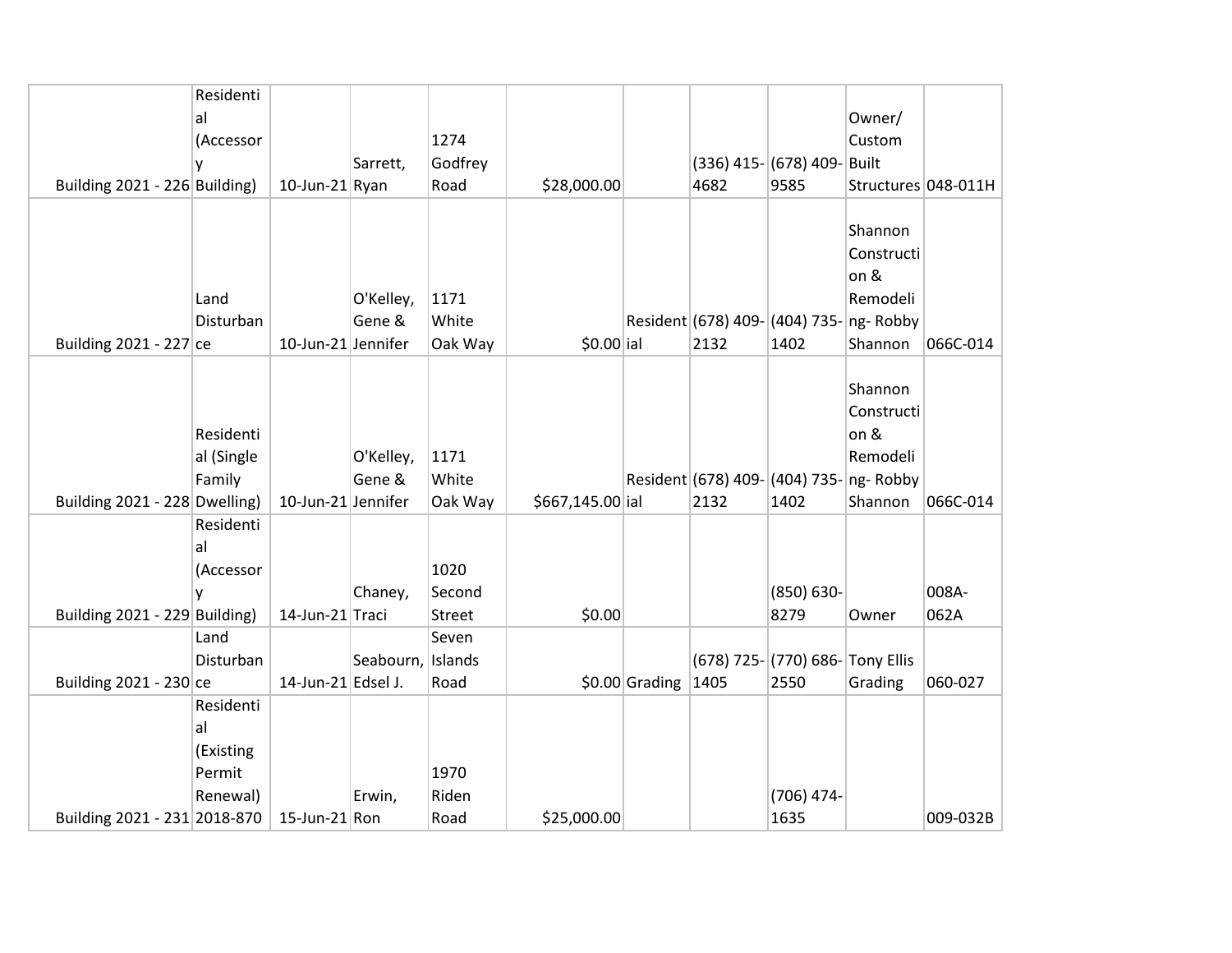|                                 |            |                   |          | 2071     |                      |         |                                         |                                 |            |          |
|---------------------------------|------------|-------------------|----------|----------|----------------------|---------|-----------------------------------------|---------------------------------|------------|----------|
|                                 | Land       |                   |          | Sugar    |                      |         |                                         |                                 |            |          |
|                                 | Disturban  |                   | Thorpe,  | Creek    |                      |         |                                         | $(678)$ 495-                    |            |          |
| Building 2021 - 232 ce          |            | 15-Jun-21 William |          | Trail    | \$0.00               |         |                                         | 7897                            | Owner      | 065A-007 |
|                                 | Residenti  |                   |          | 2071     |                      |         |                                         |                                 |            |          |
|                                 | al (Single |                   |          | Sugar    |                      |         |                                         |                                 |            |          |
|                                 | Family     |                   | Thorpe,  | Creek    |                      |         |                                         | $(678)$ 495-                    |            |          |
| Building 2021 - 233 Dwelling)   |            | 15-Jun-21 William |          | Trail    | \$350,000.00         |         |                                         | 7897                            | Owner      | 065A-007 |
|                                 |            |                   |          |          |                      |         |                                         |                                 |            |          |
|                                 | Communi    |                   |          | 1230     |                      |         |                                         |                                 |            |          |
|                                 | cation     |                   |          | Holland  |                      |         |                                         |                                 |            |          |
|                                 | Tower      |                   | T-Mobile | Springs  |                      |         |                                         | $(305)$ 988- $(770)$ 377-       |            |          |
| Building 2021 - 234 (Upgrade)   |            | 16-Jun-21 95072   |          | Road     | \$10,000.00 General  |         | 0246                                    | 9529                            | Ericsson   | 025-011A |
|                                 |            |                   |          |          |                      |         |                                         |                                 |            |          |
|                                 | Communi    |                   |          | 1230     |                      |         |                                         |                                 |            |          |
|                                 | cation     |                   |          | Holland  |                      |         |                                         |                                 | ANSCO&     |          |
|                                 | Tower      |                   | AT&T     | Springs  |                      |         |                                         | (305) 988- (770) 377- Associate |            |          |
| Building $2021 - 235$ (Upgrade) |            | 16-Jun-21 95702   |          | Road     | \$10,000.00          |         | 0246                                    | 9529                            | S          | 025-011A |
|                                 | Commerci   |                   |          | 2620     |                      |         |                                         |                                 | SteelCo    |          |
|                                 | al         |                   | Farmview | Eatonton |                      |         |                                         | (678) 212- (770) 787-           | Buildings, |          |
| Building 2021 - 236 (Buildout)  |            | 17-Jun-21 Market  |          | Highway  | \$299,900.00 General |         | 2190                                    | 1977                            | Inc.       | 046-005  |
|                                 | Land       |                   | Davis,   | Weaver   |                      |         |                                         |                                 |            |          |
|                                 | Disturban  |                   | Jake &   | Jones    |                      |         |                                         | $(678)$ 928-                    |            |          |
| Building 2021 - 237 ce          |            | 21-Jun-21 Katie   |          | Road     | \$0.00               |         |                                         | 1019                            | Owner      | 031-096C |
|                                 | Residenti  |                   |          |          |                      |         |                                         |                                 |            |          |
|                                 | al (Single |                   | Davis,   | Weaver   |                      |         |                                         |                                 |            |          |
|                                 | Family     |                   | Jake &   | Jones    |                      |         |                                         | $(678)$ 928-                    |            |          |
| Building 2021 - 238 Dwelling)   |            | 21-Jun-21 Katie   |          | Road     | \$450,000.00         |         |                                         | 1019                            | Owner      | 031-096C |
|                                 |            |                   |          |          |                      |         |                                         |                                 | Shannon    |          |
|                                 | Residenti  |                   |          |          |                      |         |                                         |                                 | Constructi |          |
|                                 | al (Single |                   |          | 1070     |                      | General |                                         |                                 | on &       |          |
|                                 | Family     |                   | Jackson, | White    |                      |         | Contract (706) 438- (678) 447- Remodeli |                                 |            |          |
| Building 2021 - 239 Dwelling)   |            | 22-Jun-21 Chuck   |          | Oak Way  | \$634,000.00 or      |         | 4109                                    | 5032                            | ng         | 066C-025 |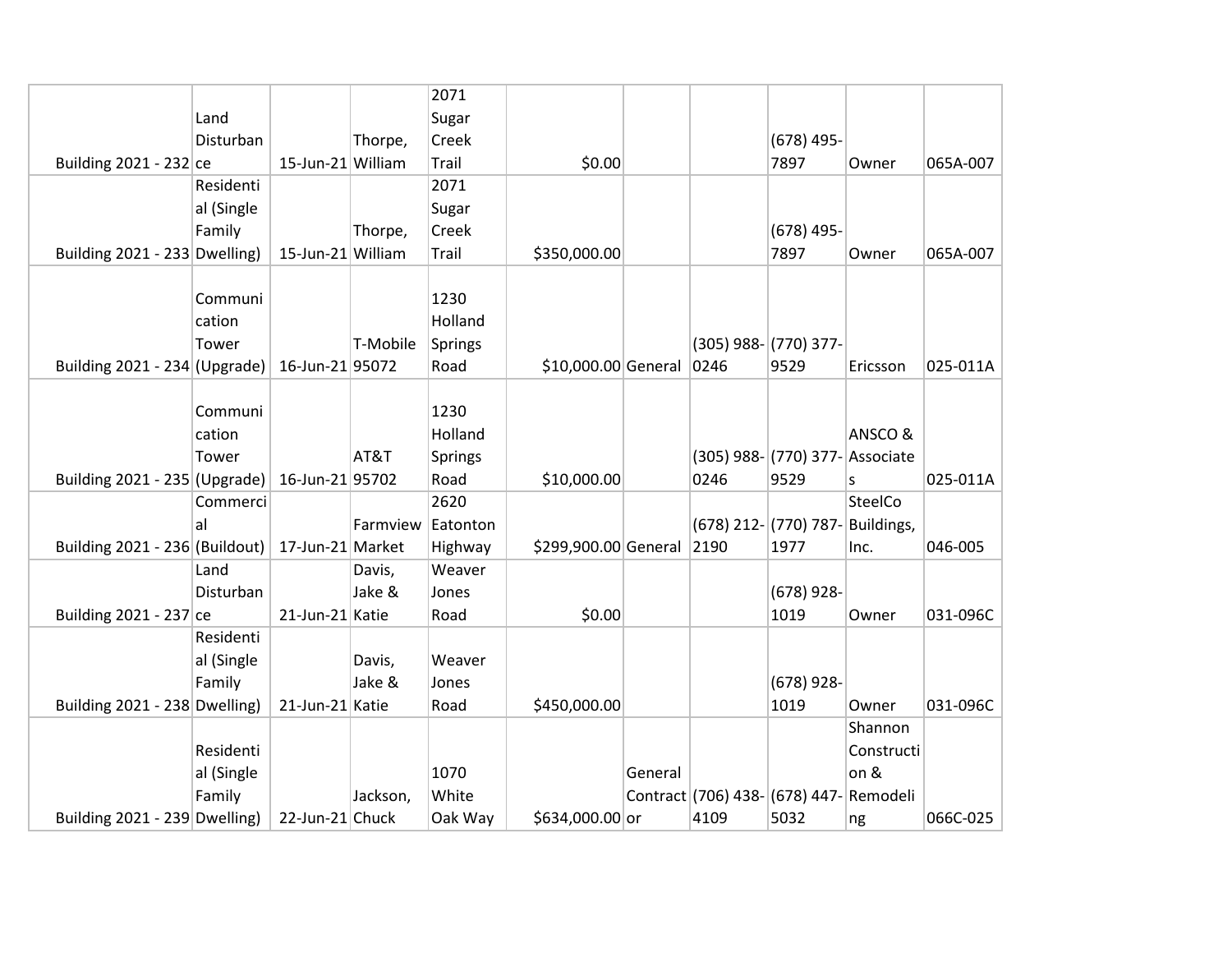|                               | Manufact   |                   |                             |            |               |         |      |                                         | Shannon              |          |
|-------------------------------|------------|-------------------|-----------------------------|------------|---------------|---------|------|-----------------------------------------|----------------------|----------|
|                               | ured       |                   |                             | 1081       |               |         |      |                                         | Constructi           |          |
|                               | Home       |                   |                             | Reids      |               | General |      |                                         | on &                 |          |
|                               | (Multi     |                   | Larman,                     | Ferry      |               |         |      | Contract (706) 438- (706) 485- Remodeli |                      |          |
| Building 2021 - 240 Section)  |            | 22-Jun-21 Rebecca |                             | Road       | \$6,000.00 or |         | 4109 | 6359                                    | ng                   | 058-071A |
|                               | Residenti  |                   |                             |            |               |         |      |                                         |                      |          |
|                               | al (Single |                   | Tolbert,                    |            |               |         |      |                                         |                      |          |
|                               | Family     |                   | Frank &                     | Godfrey    |               |         |      | $(770)$ 363-                            |                      |          |
| Building 2021 - 241 Dwelling) |            | $22$ -Jun-21 Gail |                             | Road       | \$385,000.00  |         |      | 1967                                    | Owner                | 048-011K |
|                               | Residenti  |                   |                             |            |               |         |      |                                         |                      |          |
|                               | al         |                   | Paxson,                     |            |               |         |      |                                         |                      |          |
|                               | (Accessor  |                   | Martha Jo 2130              |            |               |         |      |                                         |                      |          |
|                               |            |                   | <b>SLAB</b>                 | Price Mill |               |         |      | (706) 438- (770) 317- Verner            |                      |          |
| Building 2021 - 242 Building) |            | 23-Jun-21 ONLY    |                             | Road       | \$24,898.00   |         | 0162 | 3560                                    | Lee Eaton   007-011D |          |
|                               | Residenti  |                   |                             |            |               |         |      |                                         |                      |          |
|                               | al         |                   |                             |            |               |         |      |                                         |                      |          |
|                               | (Accessor  |                   |                             |            |               |         |      |                                         |                      |          |
|                               |            |                   |                             | 1565       |               |         |      |                                         |                      |          |
|                               | Building)( |                   | Rubio,                      | Price Mill |               |         |      | (404) 787-                              |                      |          |
| Building 2021 - 243 Remodel)  |            | 25-Jun-21 Sulma   |                             | Road       | \$200,000.00  |         |      | 2223                                    | Owner                | 007-018  |
|                               | Agricultur |                   |                             | 1565       |               |         |      |                                         |                      |          |
|                               | al (Horse  |                   | Rubio,                      | Price Mill |               |         |      | (404) 787-                              |                      |          |
| Building 2021 - 244 Barn)     |            | 25-Jun-21 Sulma   |                             | Road       | \$120,000.00  |         |      | 2223                                    | Owner                | 007-018  |
|                               | Residenti  |                   |                             |            |               |         |      |                                         |                      |          |
|                               | al         |                   |                             |            |               |         |      |                                         |                      |          |
|                               | (Existing  |                   |                             |            |               |         |      |                                         |                      |          |
|                               | Permit     |                   |                             |            |               |         |      |                                         |                      |          |
|                               | Renewal)(  |                   |                             | 1730       |               |         |      |                                         |                      |          |
|                               | 2018-      |                   | Whiteside Dixie             |            |               |         |      | $(706)$ 318-                            |                      |          |
| Building 2021 - 245 1106)     |            |                   | 25-Jun-21, Clarence Highway |            | \$41,000.00   |         |      | 4914                                    | Owner                | 037-004  |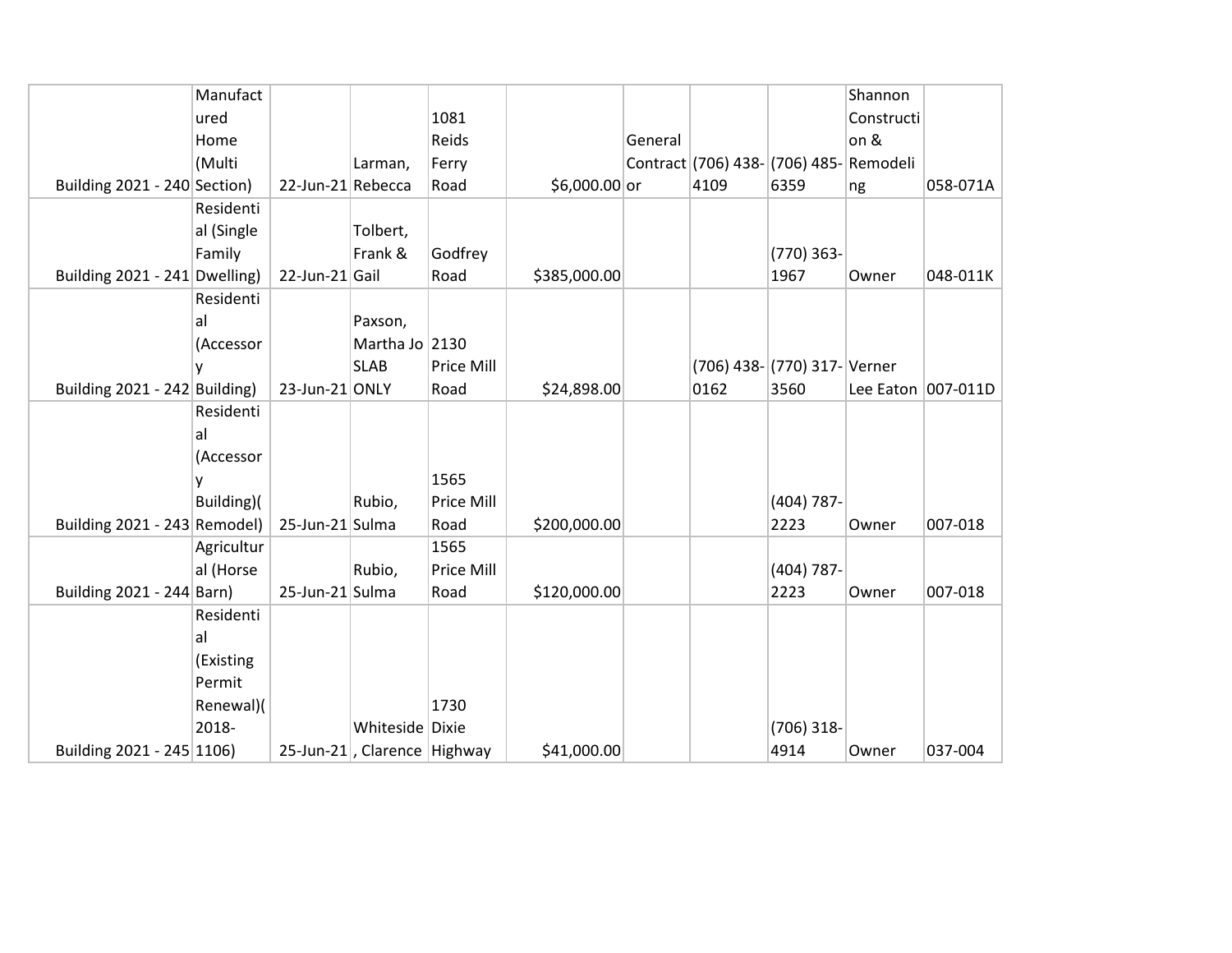|                               | Residenti  |                   |                   |                 |                   |                     |                                        |                     |          |
|-------------------------------|------------|-------------------|-------------------|-----------------|-------------------|---------------------|----------------------------------------|---------------------|----------|
|                               | al         |                   |                   |                 |                   |                     |                                        |                     |          |
|                               | (Addition  |                   | Jaramillo, 1371   |                 |                   |                     |                                        |                     |          |
|                               | &          |                   | Michael & Cochran |                 |                   |                     | Resident (770) 584- (706) 818- Larry C |                     |          |
| Building 2021 - 246 Remodel)  |            | 25-Jun-21 Denise  |                   | Road            | \$252,260.00 ial  | 2497                | 3253                                   | Holman              | 061-022  |
|                               | Residenti  |                   |                   |                 |                   |                     |                                        |                     |          |
|                               | al (Single |                   | Mayfield,         |                 |                   |                     |                                        |                     |          |
|                               | Family     |                   | Larry &           | Eatonton        |                   |                     | (770) 575-                             |                     |          |
| Building 2021 - 247 Dwelling) |            | 25-Jun-21 Julie   |                   | Highway         | \$150,000.00      |                     | 6716                                   | Owner               | 046-020  |
|                               | Residenti  |                   |                   |                 |                   |                     |                                        |                     |          |
|                               | al (Single |                   | Pittman,          | 1121 Mac        |                   |                     |                                        |                     |          |
|                               | Family     |                   | Greg &            | Faddin          |                   | Resident (706) 474- |                                        | Smart               |          |
| Building 2021 - 248 Dwelling) |            | 25-Jun-21 Allison |                   | Lane            | \$400,000.00 ial  | 2291                |                                        | Properties 032-045A |          |
|                               | Residenti  |                   |                   |                 |                   |                     |                                        |                     |          |
|                               | al (Single |                   | K&H               |                 |                   |                     |                                        |                     |          |
|                               | Family     |                   | Homes-            | Fairplay        |                   |                     | Resident (706) 318- (706) 318- K & H   |                     |          |
| Building 2021 - 249 Dwelling) |            | 29-Jun-21 Lot 11  |                   | Road            | \$480,000.00 ial  | 3308                | 3308                                   | Homes               | 011-019  |
|                               | Residenti  |                   |                   |                 |                   |                     |                                        |                     |          |
|                               | al (Single |                   | K&H               |                 |                   |                     |                                        |                     |          |
|                               | Family     |                   | Homes-            | Fairplay        |                   |                     | Resident (706) 318- (706) 318- K & H   |                     |          |
| Building 2021 - 250 Dwelling) |            | 29-Jun-21 Lot 11B |                   | Road            | \$470,000.00 ial  | 3308                | 3308                                   | Homes               | 011-019A |
|                               | Residenti  |                   |                   |                 |                   |                     |                                        |                     |          |
|                               | al (Single |                   | Bishop,           |                 |                   |                     |                                        |                     |          |
|                               | Family     |                   | Kenneth           | <b>Dixie</b>    |                   |                     | Resident (770) 480- (706) 818- Chris   |                     |          |
| Building 2021 - 251 Dwelling) |            | 29-Jun-21 & Jane  |                   | Highway         | \$600,000.00 ial  | 4392                | 2302                                   | Gower               | 020-015B |
|                               | Residenti  |                   |                   |                 |                   |                     |                                        |                     |          |
|                               | al (Single |                   |                   | 2741 Old        |                   |                     |                                        |                     |          |
|                               | Family     |                   | Rabern,           | <b>Buckhead</b> |                   |                     | (404) 921-                             |                     |          |
| Building 2021 - 252 Dwelling) |            | 30-Jun-21 Walter  |                   | Road            | \$350,000.00      |                     | 5113                                   | Owner               | 044-032  |
|                               | Residenti  |                   |                   |                 |                   |                     |                                        |                     |          |
|                               | al         |                   |                   | 1420            |                   |                     |                                        |                     |          |
|                               | (Addition  |                   |                   | Sugar           |                   |                     |                                        |                     |          |
|                               | &          |                   | Schulze,          | Creek           |                   |                     | (706) 473-                             |                     |          |
| Building 2021 - 253 Remodel)  |            | 30-Jun-21 Matt    |                   | Trail           | \$20,000.00 Owner |                     | 3250                                   |                     | 065B-016 |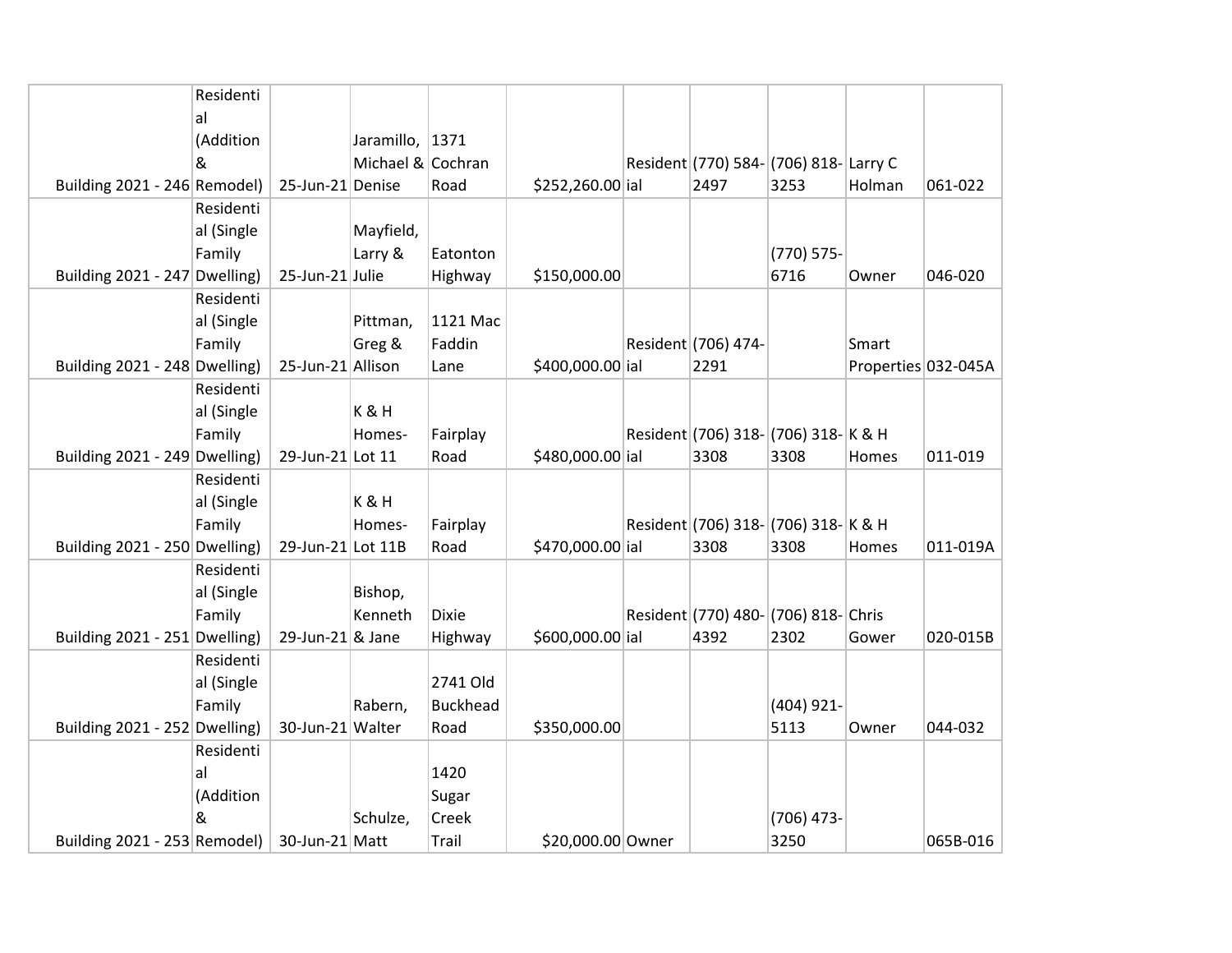|                               |            |                    |                     | 1310           |                     |           |                   |                                      |                       |          |
|-------------------------------|------------|--------------------|---------------------|----------------|---------------------|-----------|-------------------|--------------------------------------|-----------------------|----------|
|                               | Agricultur |                    |                     | Weaver         |                     |           |                   |                                      |                       |          |
|                               | al (Pole   |                    | Johnson,            | Jones          |                     |           |                   | $(706)$ 247-                         |                       |          |
| Building 2021 - 254 Barn)     |            | 01-Jul-21 Russell  |                     | Road           | \$0.00              |           |                   | 5023                                 | Owner                 | 030-054H |
|                               | Residenti  |                    |                     |                |                     |           |                   |                                      |                       |          |
|                               | al (Single |                    |                     | Apalachee      |                     |           |                   |                                      |                       |          |
|                               | Family     |                    |                     | River          |                     |           |                   | Resident (706) 717- (706) 474- Randy |                       |          |
| Building 2021 - 255 Dwelling) |            |                    | 01-Jul-21 Henry, IV | Road           | \$315,000.00 ial    |           | 9408              | 1926                                 | Bryan                 | 051-019L |
|                               | Manufact   |                    |                     |                |                     |           |                   |                                      |                       |          |
|                               | ured       |                    |                     |                |                     |           |                   |                                      | Sinclair              |          |
|                               | Home       |                    |                     |                |                     |           |                   |                                      | Homes of              |          |
|                               | (Multi     |                    | Brewer,             | Parks Mill     |                     |           |                   |                                      | (770) 510- Milledgevi |          |
| Building 2021 - 256 Section)  |            | 02-Jul-21 Mattie   |                     | Road           | \$48,363.00         |           |                   | 9292                                 | <b>lle</b>            | 064-010C |
|                               |            |                    |                     | Seven          |                     |           |                   |                                      |                       |          |
|                               |            |                    |                     | Islands        |                     |           |                   |                                      |                       |          |
|                               | Agricultur |                    |                     | Road/          |                     |           |                   |                                      |                       |          |
|                               | al (Pole   |                    | Atkinson,           | Eatonton       |                     |           |                   | $(706)$ 342-                         |                       |          |
| Building 2021 - 257 Barn)     |            | 06-Jul-21 Mitchell |                     | Hwy.           | \$0.00              |           |                   | 6995                                 | Owner                 | 054-013  |
|                               |            |                    |                     |                |                     |           |                   |                                      | Charles               |          |
|                               |            |                    |                     | 1010           |                     |           |                   |                                      | Clewis                |          |
|                               | Residenti  |                    | O'Donnell Dogwood   |                |                     | Dock &    |                   | $(706)$ 318- $(404)$ 597-            | Contracto             |          |
| Building 2021 - 258 al (Dock) |            | 06-Jul-21, Pat     |                     | <b>Drive</b>   | \$27,500.00 Seawall |           | 4433              | 7726                                 | rs                    | 066C-015 |
|                               |            |                    |                     | Ponder         |                     |           |                   |                                      |                       |          |
|                               | Land       |                    |                     | Pines          |                     |           |                   |                                      | Mock                  |          |
|                               | Disturban  |                    | Damianea Road (Lot  |                |                     |           |                   | $(404)$ 216- $(631)$ 629-            | Constructi            |          |
| Building $2021 - 259$ ce      |            | $07$ -Jul-21 $ s $ |                     | 7)             | \$0.00              |           | 3083              | 9781                                 | on, LLC               | 062-018K |
|                               |            |                    |                     |                |                     |           |                   |                                      | Joey                  |          |
|                               | Residenti  |                    |                     | 1120           |                     | Resident  |                   |                                      | Daniel                |          |
|                               | al (Single |                    |                     | Apalachee      |                     | ial Light |                   |                                      | Classic               |          |
|                               | Family     |                    | Hodnett,            | <b>Meadows</b> |                     |           | Compan (404) 316- |                                      | Homes,                |          |
| Building 2021 - 260 Dwelling) |            | 12-Jul-21 Michael  |                     | Drive          | \$1,300,000.00 y    |           | 8896              |                                      | <b>LLC</b>            | 033-024A |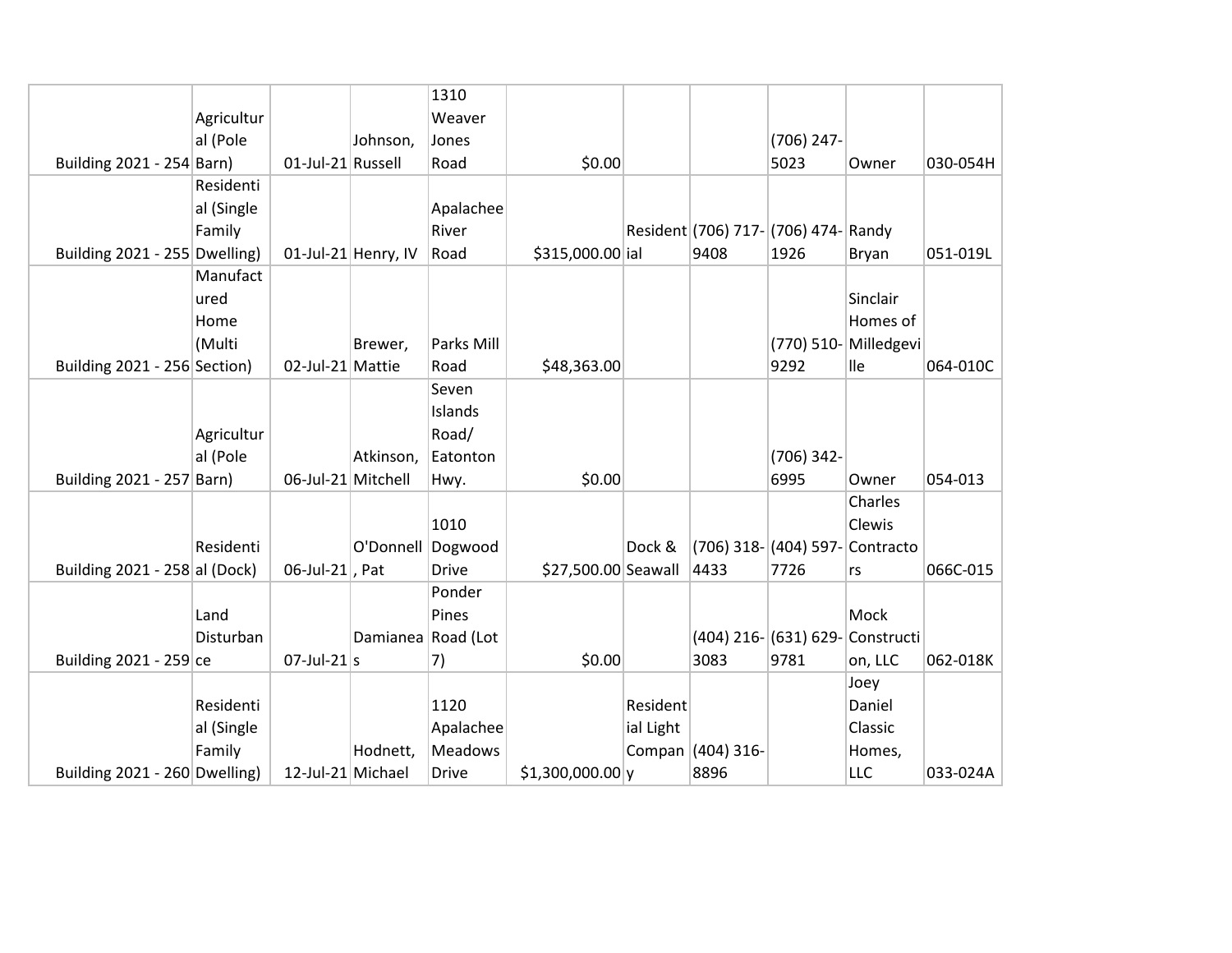|                                  |            |                       |                          |              |                 |           |                                |                                     | Joey                             |          |
|----------------------------------|------------|-----------------------|--------------------------|--------------|-----------------|-----------|--------------------------------|-------------------------------------|----------------------------------|----------|
|                                  |            |                       |                          | 1120         |                 | Resident  |                                |                                     | Daniel                           |          |
|                                  | Land       |                       |                          | Apalachee    |                 | ial Light |                                |                                     | Classic                          |          |
|                                  | Disturban  |                       | Hodnett,                 | Meadows      |                 |           | Compan (404) 316-              |                                     | Homes,                           |          |
| Building $2021 - 261$ ce         |            | 12-Jul-21 Michael     |                          | <b>Drive</b> | \$0.00 v        |           | 8896                           |                                     | <b>LLC</b>                       | 033-024A |
|                                  |            |                       |                          |              |                 |           |                                |                                     | Thompso                          |          |
|                                  | Land       |                       | Thompso                  |              |                 |           |                                |                                     | n.                               |          |
|                                  | Disturban  |                       | n, Harry & Medlock       |              |                 |           |                                |                                     | (706) 318- (706) 818- Structures |          |
| Building $2021 - 262$ ce         |            | 12-Jul-21 Jewel       |                          | Road         | \$0.00          |           | 2601                           | 0275                                | , $Inc.$                         | 060-057B |
|                                  | Residenti  |                       |                          |              |                 |           |                                |                                     |                                  |          |
|                                  | al         |                       | Camacho, 1041 Teal       |              |                 |           |                                | $(706) 818 -$                       |                                  |          |
| Building $2021 - 263$ (Addition) |            |                       | 13-Jul-21 Jonathan       | Court        | \$0.00          |           |                                | 5028                                | Owner                            | 016A-084 |
|                                  | Manufact   |                       |                          |              |                 |           |                                |                                     |                                  |          |
|                                  | ured       |                       |                          |              |                 |           |                                |                                     |                                  |          |
|                                  | Home       |                       |                          |              |                 |           |                                |                                     |                                  |          |
|                                  | (Multi     |                       | Whitlock,                | Parks Mill   |                 |           |                                | (706) 474-                          |                                  |          |
| Building 2021 - 264 Section)     |            |                       | 13-Jul-21 Thomas E. Road |              | \$45,000.00     |           |                                | 2109                                | Owner                            | 064-010D |
|                                  | Residenti  |                       |                          | 1260         |                 |           |                                |                                     |                                  |          |
|                                  | al         |                       | Burmeiste Sailview       |              |                 |           |                                | (770) 833- (205) 329- Oconee        |                                  |          |
| Building 2021 - 265 (Boatlift)   |            | 13-Jul-21 $ r$ , Bill |                          | <b>Drive</b> | \$12,000.00     |           | 0514                           | 1704                                | <b>Boatlifts</b>                 | 065C-018 |
|                                  | Residenti  |                       |                          |              |                 |           |                                |                                     |                                  |          |
|                                  | al         |                       |                          |              |                 |           |                                |                                     |                                  |          |
|                                  | (Accessor  |                       |                          | 3570         |                 | General   |                                |                                     |                                  |          |
|                                  |            |                       | Glory Bee Atlanta        |              |                 |           | Contract (678) 409-            |                                     |                                  |          |
| Building 2021 - 266 Building)    |            |                       | 13-Jul-21 TG Farms       | Highway      | \$32,900.00 or  |           | 2132                           |                                     | SCR, LLC                         | 029-001A |
|                                  | Agricultur |                       |                          | 3570         |                 | General   |                                |                                     | Morton                           |          |
|                                  | al (Horse  |                       | Halbert,                 | Atlanta      |                 |           | Contract (404) 276- (404) 924- |                                     | Buildings,                       |          |
| Building 2021 - 267 Barn)        |            | 13-Jul-21 Michael     |                          | Highway      | \$325,000.00 or |           | 3569                           | 1246                                | Inc.                             | 029-001A |
|                                  |            |                       |                          |              |                 |           |                                |                                     |                                  |          |
|                                  |            |                       |                          |              |                 | Resident  |                                |                                     | Lake                             |          |
|                                  | Land       |                       | Mademan 1181             |              |                 | ial Light |                                |                                     | Haven                            |          |
|                                  | Disturban  |                       | n, Scott & Dockside      |              |                 |           |                                | Compan (770) 616- (410) 274- Homes, |                                  | 058-     |
| Building 2021 - 268 ce           |            | 13-Jul-21 Clara       |                          | <b>Drive</b> | \$0.00 y        |           | 7107                           | 1208                                | LLC                              | 053AL    |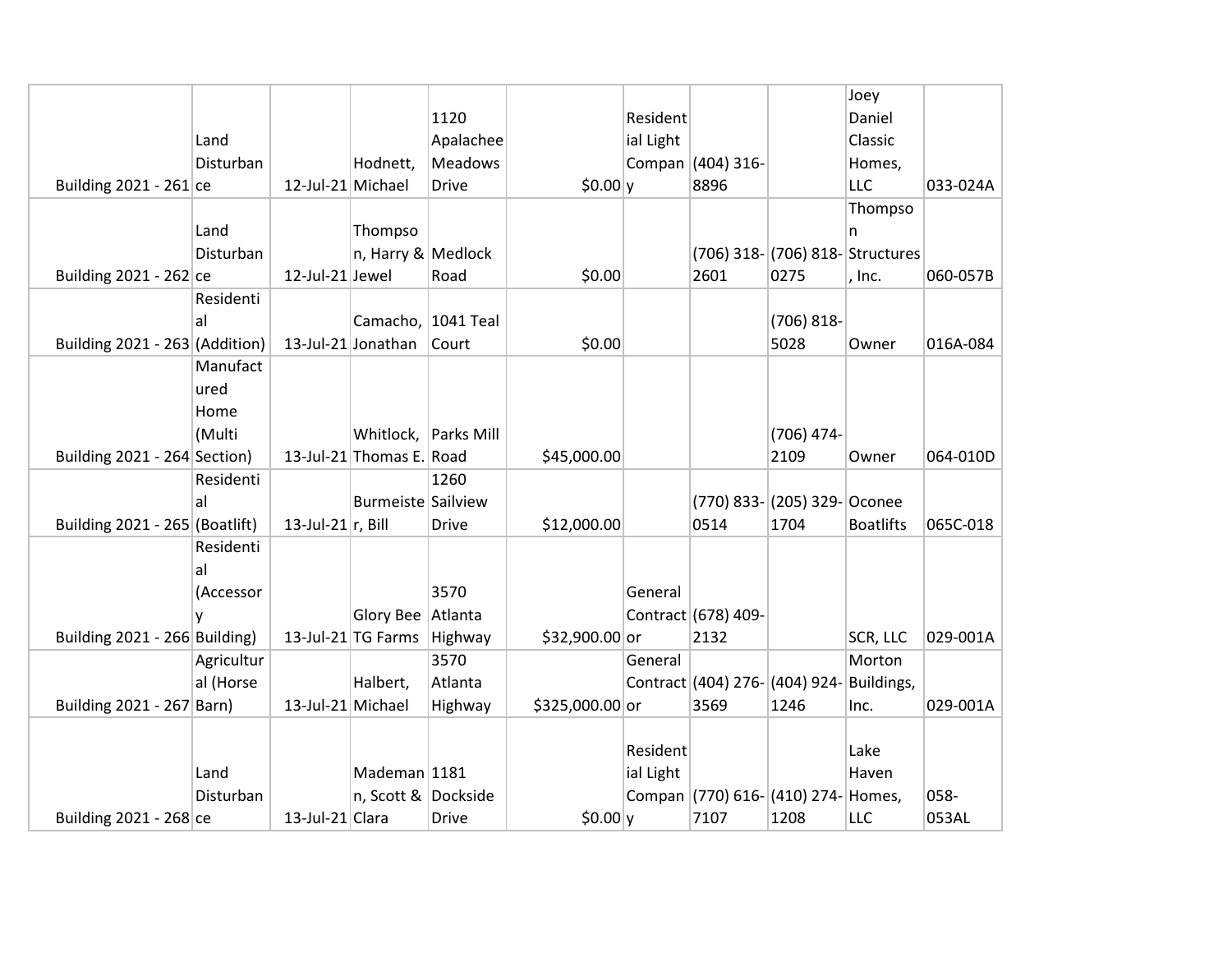|                                 | Residenti  |                   |                     |              |                     | Resident    |                                     |                              | Lake     |          |
|---------------------------------|------------|-------------------|---------------------|--------------|---------------------|-------------|-------------------------------------|------------------------------|----------|----------|
|                                 | al (Single |                   | Mademan 1181        |              |                     | ial Light   |                                     |                              | Haven    |          |
|                                 | Family     |                   | n, Scott & Dockside |              |                     |             | Compan (770) 616- (410) 274- Homes, |                              |          | 058-     |
| Building 2021 - 269 Dwelling)   |            | 13-Jul-21 Clara   |                     | <b>Drive</b> | \$769,000.00 y      |             | 7107                                | 1208                         | LLC      | 053AL    |
|                                 | Residenti  |                   |                     | 1231         |                     |             |                                     |                              | GA       |          |
|                                 | al         |                   |                     | Grayson      |                     | <b>Dock</b> |                                     |                              | Seawall- |          |
|                                 | (Dock)(Se  |                   | Coker,              | Pointe       |                     | and         |                                     | (706) 817-(770) 316-Brent    |          |          |
| Building $2021 - 270$ awall)    |            | 15-Jul-21 Robert  |                     | <b>Drive</b> | \$50,000.00 Seawall |             | 0588                                | 4032                         | Wilson   | 064-011E |
|                                 | Residenti  |                   |                     |              |                     |             |                                     |                              |          |          |
|                                 | al         |                   |                     | 1080         |                     |             |                                     |                              |          |          |
|                                 | (Accessor  |                   |                     | Indian       |                     |             |                                     |                              |          |          |
|                                 | ٧          |                   | Williams,           | <b>Bend</b>  |                     |             |                                     | $(706)$ 318-                 |          |          |
| Building 2021 - 271 Building)   |            | 15-Jul-21 Sharon  |                     | <b>Drive</b> | \$7,000.00          |             |                                     | 7798                         |          | 029-103  |
|                                 | Residenti  |                   |                     |              |                     |             |                                     |                              |          |          |
|                                 | al         |                   |                     |              |                     |             |                                     |                              |          |          |
|                                 | (Accessor  |                   |                     | 2650         |                     |             |                                     |                              |          |          |
|                                 |            |                   | Redwine,            | Godfrey      |                     |             |                                     | (706) 752- (404) 394- Morgan |          |          |
| Building $2021 - 272$ Building) |            | 15-Jul-21 Michael |                     | Road         | \$15,294.00         |             | 0095                                | 4071                         | Outdoors | 056-004A |
|                                 | Residenti  |                   |                     |              |                     |             |                                     |                              |          |          |
|                                 | al (Single |                   |                     | Shadow       |                     |             |                                     |                              |          |          |
|                                 | Family     |                   | Cary,               | Lake         |                     |             |                                     | $(404)$ 987-                 |          |          |
| Building 2021 - 273 Dwelling)   |            | 15-Jul-21 William |                     | Drive        | \$230,000.00        |             |                                     | 6090                         | Owner    | 065-098  |

## Driveway

| Permit Number          |           |                 |           |        | riveway Tyr Issue Date roject Namoject AddreContractor Nametractor Phymer Phone |       |  |
|------------------------|-----------|-----------------|-----------|--------|---------------------------------------------------------------------------------|-------|--|
|                        |           |                 |           | 1041   |                                                                                 |       |  |
|                        |           |                 | Cornelia. |        | Riverwalk South Carriage                                                        | (678) |  |
|                        | Residenti |                 | Mike &    | Pointe | Homes- Scott                                                                    | 863-  |  |
| Driveway 2021 - 037 al |           | 04-Jun-21 Aimee |           | Road   | <b>Chambers</b>                                                                 | 8626  |  |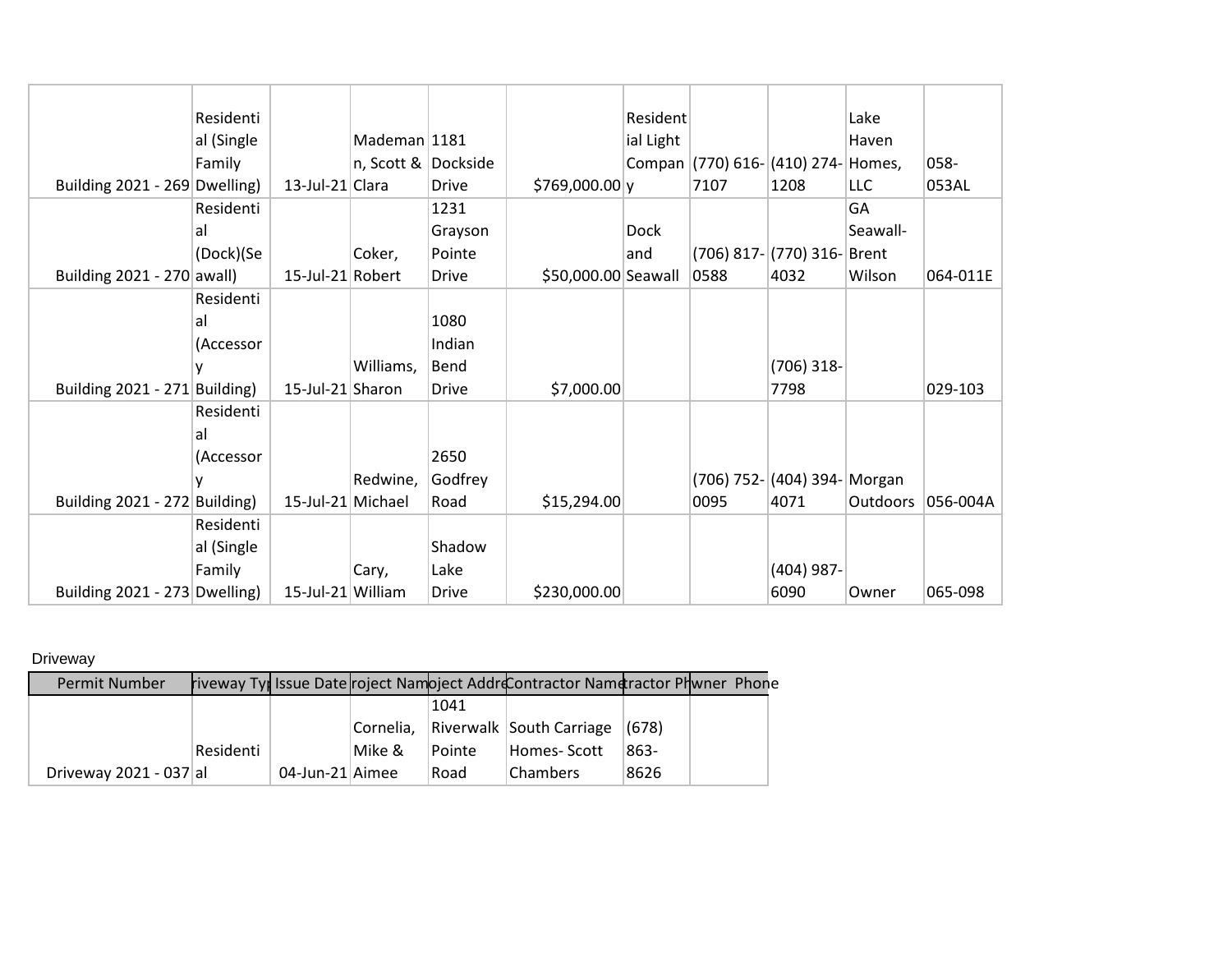|                        |           |                     |                 | 1061           |                          |       |               |
|------------------------|-----------|---------------------|-----------------|----------------|--------------------------|-------|---------------|
|                        |           |                     | Mitchell,       |                | Riverwalk South Carriage | (678) |               |
|                        | Residenti |                     | Gregg &         | Pointe         | Homes-Scott              | 863-  |               |
| Driveway 2021 - 038 al |           | 04-Jun-21 Donna     |                 | Road           | Chambers                 | 8626  |               |
|                        |           |                     | The             | Fraction       |                          |       |               |
|                        |           |                     | <b>Bodeck</b>   | <b>Bottoms</b> |                          |       |               |
|                        | Residenti |                     | Group,          | Road-Lot       |                          |       | $(646)$ 326-  |
| Driveway 2021 - 039 al |           | $17$ -Jun-21 LLC    |                 | $\mathbf{1}$   |                          |       | 8702          |
|                        |           |                     | <b>The</b>      | Fraction       |                          |       |               |
|                        |           |                     | <b>Bodeck</b>   | <b>Bottoms</b> |                          |       |               |
|                        | Residenti |                     | Group,          | Road-Lot       |                          |       | $(646)$ 326-  |
| Driveway 2021 - 040 al |           | $17$ -Jun-21 LLC    |                 | $\overline{2}$ |                          |       | 8702          |
|                        |           |                     | Bishop,         |                |                          |       |               |
|                        | Residenti |                     | Kenneth         | <b>Dixie</b>   |                          |       | $(706) 818 -$ |
| Driveway 2021 - 041 al |           | 29-Jun-21 $ &$ Jane |                 | Highway        |                          |       | 2302          |
|                        |           |                     |                 | 2041           |                          |       |               |
|                        |           |                     |                 | <b>Barrows</b> |                          |       |               |
|                        | Residenti |                     | Pike,           | Grove          |                          |       | $(706) 818 -$ |
| Driveway 2021 - 042 al |           | 01-Jul-21 Daniel    |                 | Road           |                          |       | 3159          |
|                        | Residenti |                     | Brewer,         | Parks Mill     |                          |       | $(770) 510 -$ |
| Driveway 2021 - 043 al |           | 02-Jul-21 Mattie    |                 | Road           |                          |       | 9292          |
|                        |           |                     | Mock,           |                |                          |       |               |
|                        |           |                     | Tony-           | Tract 7        |                          |       |               |
|                        | Residenti |                     | Damianea Ponder |                |                          |       | $(404)$ 216-  |
| Driveway 2021 - 044 al |           | $02$ -Jul-21 $ s $  |                 | Pines Rd       |                          |       | 3083          |
|                        |           |                     | Lundy,          | Knight         |                          |       |               |
|                        | Residenti |                     | Alexandri       | Road (030-     |                          |       | (770) 825-    |
| Driveway 2021 - 045 al |           | $07$ -Jul-21 $ a $  |                 | 022)           |                          |       | 2190          |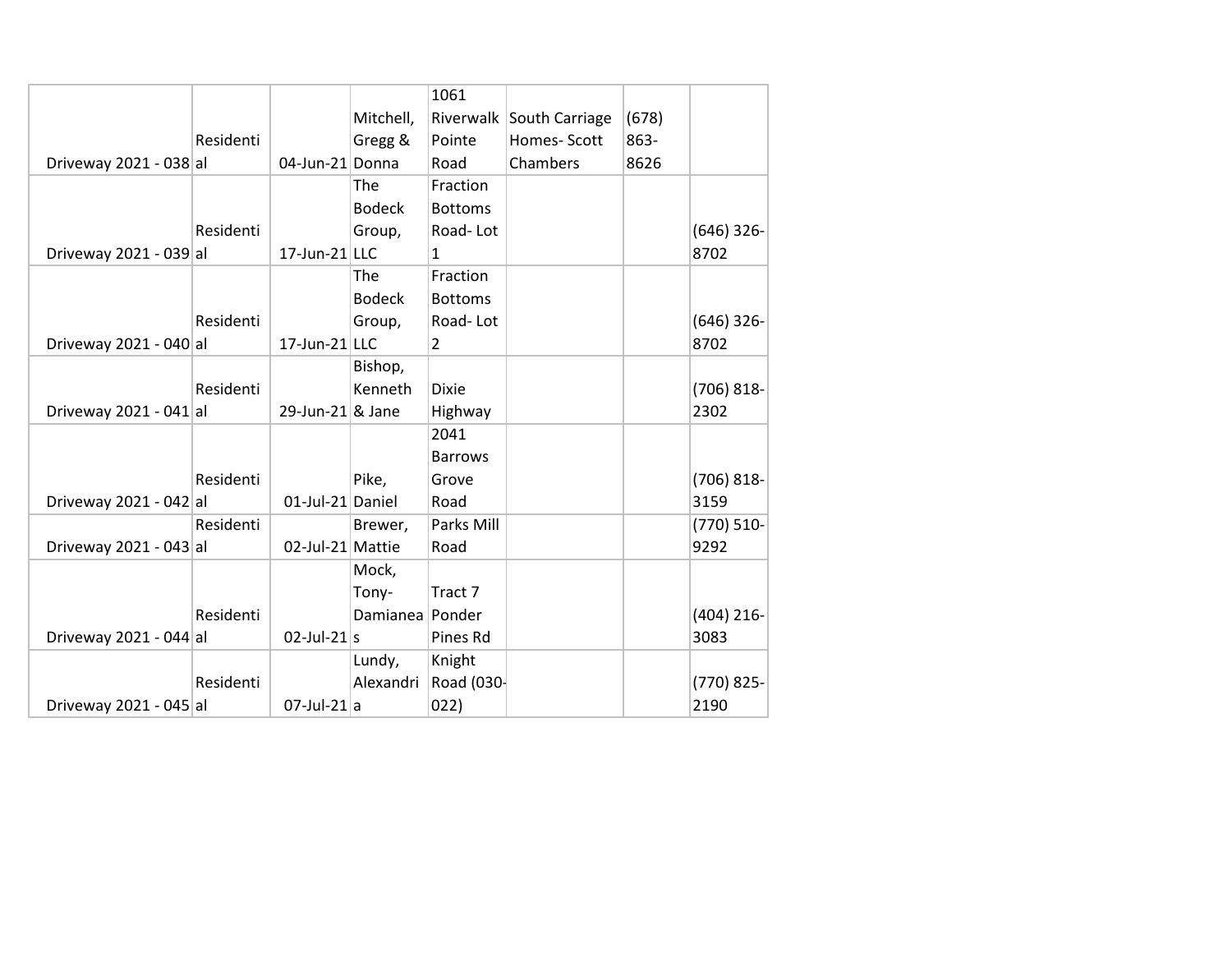### Electric

| <b>Permit Number</b>         |             | I Construct Issue Date roject Namoject Addre |           |                 | Contractor                         |          | tractor Phwner Phone |
|------------------------------|-------------|----------------------------------------------|-----------|-----------------|------------------------------------|----------|----------------------|
|                              | <b>New</b>  |                                              |           | 1091            |                                    |          |                      |
|                              | Installatio |                                              |           | Wybrook         | Stoddard                           | 404-379- |                      |
| Electric 2021 - 143 n        |             | 01-Jun-21 Pease                              |           | e Place         | Electric                           | 5590     |                      |
|                              |             |                                              |           |                 |                                    |          |                      |
|                              | <b>New</b>  |                                              |           |                 |                                    |          |                      |
|                              | Installatio |                                              |           | High            |                                    |          |                      |
|                              | n/Temp.     |                                              | Blackburn | Shoals          |                                    |          | 770-241-             |
| Electric 2021 - 144 Pole     |             | $02$ -Jun-21, Tom                            |           | Road            | Owner                              |          | 1640                 |
|                              | <b>New</b>  |                                              |           | 3331            | Stover                             |          |                      |
|                              | Installatio |                                              |           | Eatonton        | Electrical                         | 770-905- |                      |
| Electric 2021 - 145 n        |             | 02-Jun-21 Smith                              |           | Highway         | Services, Inc.                     | 5081     |                      |
|                              |             |                                              |           | 3240            |                                    |          |                      |
|                              | <b>New</b>  |                                              | Crown     | Greensbo Stover |                                    |          |                      |
|                              | Installatio |                                              | Ridge     | ro              | Electrical                         | 770-905- |                      |
| Electric 2021 - 146 n        |             | 02-Jun-21 Homes                              |           | Highway         | Services, Inc.                     | 5081     |                      |
|                              |             |                                              |           | 3300            |                                    |          |                      |
|                              | <b>New</b>  |                                              | Crown     | Greensbo Stover |                                    |          |                      |
|                              | Installatio |                                              | Ridge     | ro              | Electrical                         | 770-905- |                      |
| Electric 2021 - 147 n        |             | 02-Jun-21 Homes                              |           | Highway         | Services, Inc.                     | 5081     |                      |
|                              | New         |                                              |           | 3750            |                                    |          |                      |
|                              | Installatio |                                              | Hanson,   | Doster          |                                    |          | 706-342-             |
| Electric 2021 - 148 n        |             | 07-Jun-21 William                            |           | Road            | Owner                              |          | 0364                 |
|                              |             |                                              |           |                 |                                    |          |                      |
|                              |             |                                              |           | 1651            |                                    |          |                      |
|                              | Additional  |                                              | Jones,    | Mergend         | Lilburn Electric, 770-294-239-225- |          |                      |
| Electric 2021 - 149 Circuits |             | 07-Jun-21 Brad                               |           | ollar Road Inc. |                                    | 8081     | 3634                 |
|                              |             |                                              |           | 1381            |                                    |          |                      |
|                              | Meter       |                                              |           | Hardema         |                                    |          |                      |
|                              | Reconnec    |                                              | Malcom    | nn Mill         | Bray Electric,                     | 706-717- |                      |
| Electric 2021 - 150 tion     |             | 09-Jun-21 Cattle                             |           | Road            | Inc.                               | 8057     |                      |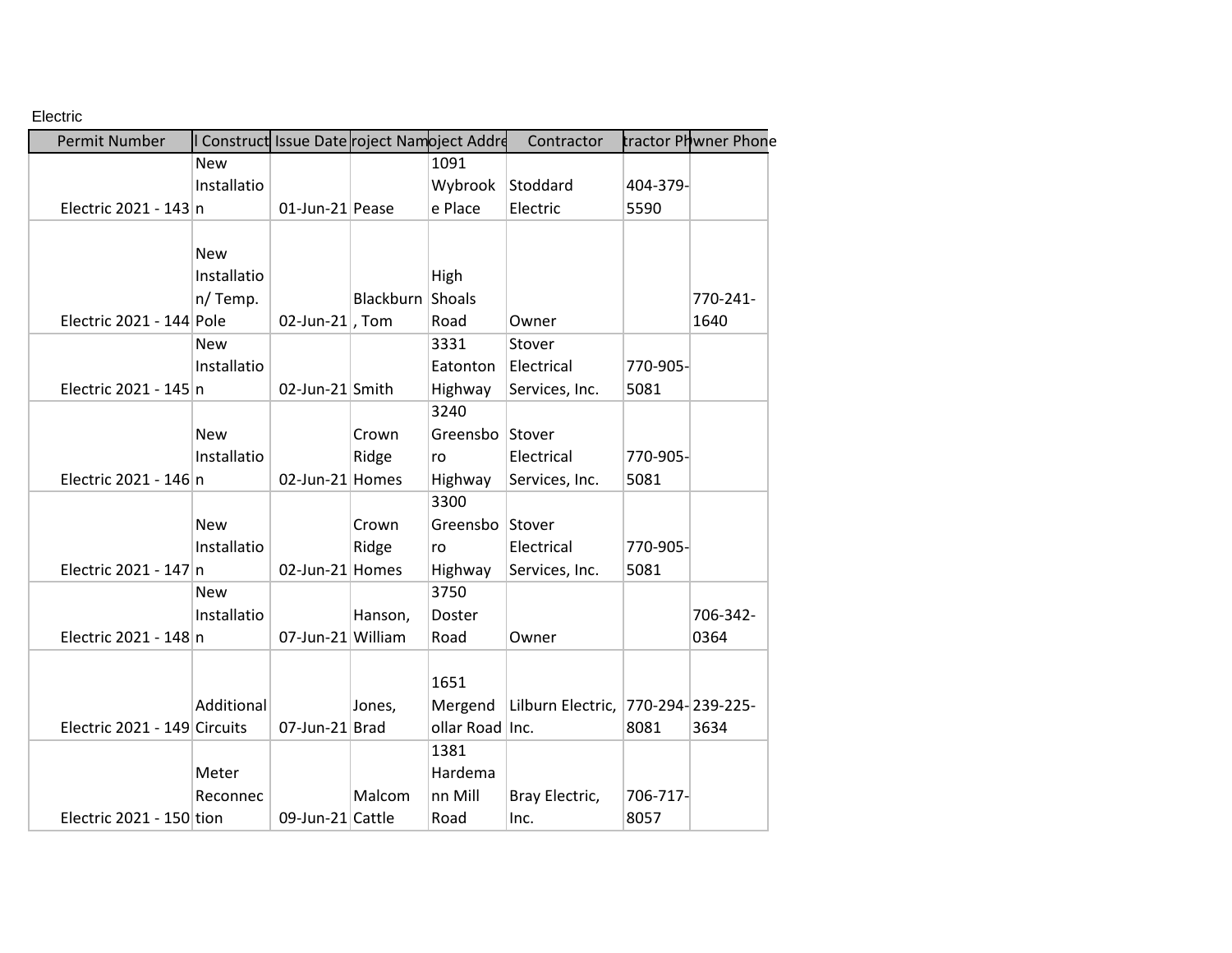|                            | <b>New</b>  |                   |                     |                 |                       |          |                  |
|----------------------------|-------------|-------------------|---------------------|-----------------|-----------------------|----------|------------------|
|                            | Installatio |                   | Britt,              | <b>Bostwick</b> |                       | 678-878- |                  |
| Electric 2021 - 151 n      |             | 09-Jun-21 Jared   |                     | Highway         | <b>Richard Helton</b> | 0958     |                  |
|                            | <b>New</b>  |                   |                     | 5231            |                       |          |                  |
|                            | Installatio |                   |                     | <b>Bostwick</b> | Stoddard              | 404-379- |                  |
| Electric 2021 - 152 n      |             | 10-Jun-21 Zapata  |                     | Highway         | Electric              | 5590     |                  |
|                            | <b>New</b>  |                   |                     | 5251            |                       |          |                  |
|                            | Installatio |                   |                     | <b>Bostwick</b> | Stoddard              | 404-379- |                  |
| Electric 2021 - 153 n      |             | 10-Jun-21 Zapata  |                     | Highway         | Electric              | 5590     |                  |
|                            | <b>New</b>  |                   |                     | 1141            |                       |          |                  |
|                            | Installatio |                   | Cashwell,           | Ferrell         | <b>GEC</b>            | 770-554- |                  |
| Electric 2021 - 154 n      |             | 10-Jun-21 Marion  |                     | Lane            | Contratcors           | 9380     |                  |
|                            | <b>New</b>  |                   |                     | 1300            |                       |          |                  |
|                            | Installatio |                   | Hasson,             | Watersto        | Power Pro             | 706-818- |                  |
| Electric 2021 - 155 n      |             | 14-Jun-21 David   |                     | ne Drive        | Electric              | 5103     |                  |
|                            | Meter       |                   |                     | 2773            |                       |          |                  |
|                            | Reconnec    |                   | Burns,              | Broughto        |                       |          | 574-323-706-752- |
| Electric 2021 - 156 tion   |             | 14-Jun-21 Thomas  |                     | n Road          | <b>Bob Flager</b>     | 2315     | 1619             |
|                            | Permanen    |                   |                     |                 |                       |          |                  |
|                            | t Service   |                   | Wilson,             | Cochran         |                       |          | 706-474-         |
| Electric 2021 - 157 Pole   |             | 14-Jun-21 Chris   |                     | Road            | Owner                 |          | 1234             |
|                            |             |                   |                     |                 |                       |          |                  |
|                            | <b>New</b>  |                   | Harris,             | 0 Seven         |                       |          |                  |
|                            | Installatio |                   | Henry and Islands   |                 |                       |          | 706-342-         |
| Electric 2021 - 158 n      |             | 15-Jun-21 Gloria  |                     | Road            | Property owner        |          | 2181             |
|                            |             |                   |                     |                 |                       |          |                  |
|                            | Generator   |                   |                     | 1806            |                       |          |                  |
|                            | Installatio |                   | Bostwick,           | Wellingto       | Patterson             |          | 770-318-706-474- |
| Electric 2021 - 159 n      |             | $15$ -Jun-21 John |                     | n Drive         | Electric              | 8728     | 0025             |
|                            | Meter       |                   |                     | 1470            |                       |          |                  |
|                            | Reconnec    |                   | McDaniel, Centennia |                 |                       |          | 678-227-         |
| Electric 2021 - $160$ tion |             | 16-Jun-21 Selene  |                     | I Road          |                       |          | 4734             |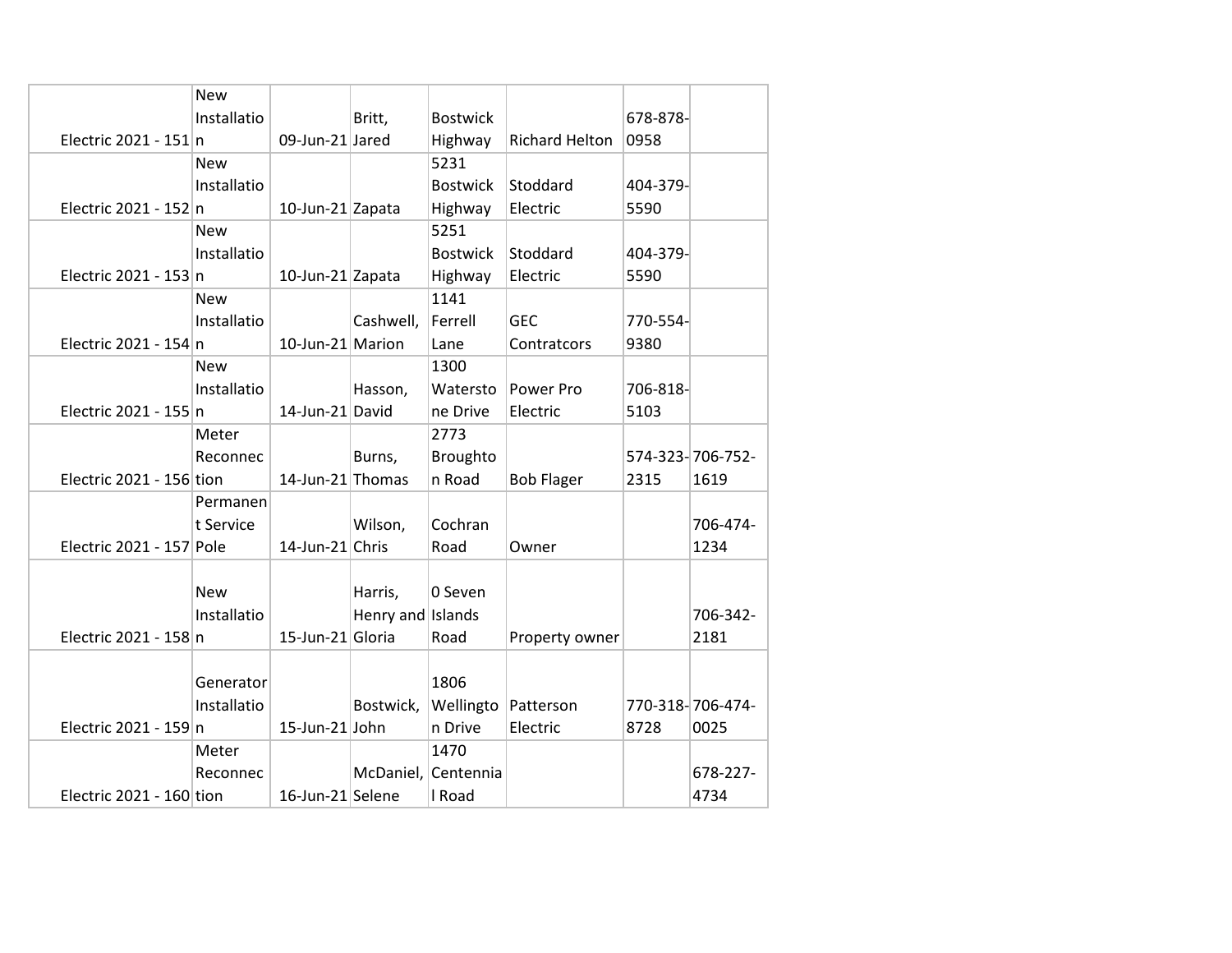|                            | <b>New</b>  |                            |                      | Madelyn            |                         |          |                   |
|----------------------------|-------------|----------------------------|----------------------|--------------------|-------------------------|----------|-------------------|
|                            | Installatio |                            | Geppert,             | Lane/              | Hammonds                | 770-231- |                   |
| Electric 2021 - 161 n      |             | 17-Jun-21 Franz            |                      | Dixie Hwy Electric |                         | 8093     |                   |
|                            |             |                            |                      |                    |                         |          |                   |
|                            | <b>New</b>  |                            |                      | Madelyn            |                         |          |                   |
|                            | Installatio |                            | Geppert,             | Lane/              | Hammonds                | 770-231- |                   |
| Electric 2021 - 162 n      |             | 17-Jun-21 Franz            |                      | Dixie Hwy          | Electrical              | 8093     |                   |
|                            |             |                            |                      |                    |                         |          |                   |
|                            | Temporar    |                            |                      | 1240 Mac           |                         |          |                   |
|                            | y Service   |                            | Clay,                | Faddin             |                         |          | 404-918-          |
| Electric 2021 - 163 Pole   |             | 21-Jun-21 James            |                      | Lane               | Owner                   |          | 1575              |
|                            | <b>New</b>  |                            |                      |                    |                         |          |                   |
|                            | Installatio |                            |                      | 1421               |                         |          |                   |
|                            | n-Sub       |                            |                      |                    | Plantation Steven Atha  |          | 770-598-770-598-  |
| Electric 2021 - 164 Panel  |             | $21$ -Jun-21 Nix, Jim      |                      | Road               | Electrical              | 2925     | 2925              |
|                            |             |                            |                      | 2720               |                         |          |                   |
|                            |             |                            | Eaton,               | Baldwin            |                         |          |                   |
|                            | Service     |                            | Verner               | Dairy              | <b>Ellis Electrical</b> |          | 706-816-706-818-  |
| Electric 2021 - 165 Change |             |                            | 24-Jun-21 Lee (Trey) | Road               | Services, LLC           | 7471     | 4133              |
|                            | <b>New</b>  |                            |                      | 2790               |                         |          |                   |
|                            | Installatio |                            | Morris,              | <b>Bostwick</b>    | Hammond                 | 770 231  |                   |
| Electric 2021 - 166 n      |             | 24-Jun-21 Leigh            |                      | Highway            | Electrical              | 8073     |                   |
|                            |             |                            |                      | 1411               |                         |          |                   |
|                            | Service     |                            | Thiel,               | Glades             |                         |          | 770-680-706-474-  |
| Electric 2021 - 167 Change |             | 25-Jun-21 Cady             |                      | Road               | Nolan Jenkins           | 0934     | 4302              |
|                            | Solar       |                            |                      | 1031 Big           |                         |          |                   |
|                            | Photovolt   |                            |                      | Sandy              | Powerhome               |          |                   |
|                            | aic         |                            | McDermo Creek        |                    | Solar, LLC-             |          | 919-300-(706)818- |
| Electric 2021 - 168 System |             | 29-Jun-21 tt, Darrin       |                      | Lane               | Bryan D. Law            | 7976     | 8816              |
|                            |             |                            |                      | 1230               |                         |          |                   |
|                            | Service     |                            | VanDema              | Nunn               |                         |          | 706-818-          |
| Electric 2021 - 169 Change |             | 30-Jun-21 $\vert$ rk, Jeff |                      | Lane               |                         |          | 0032              |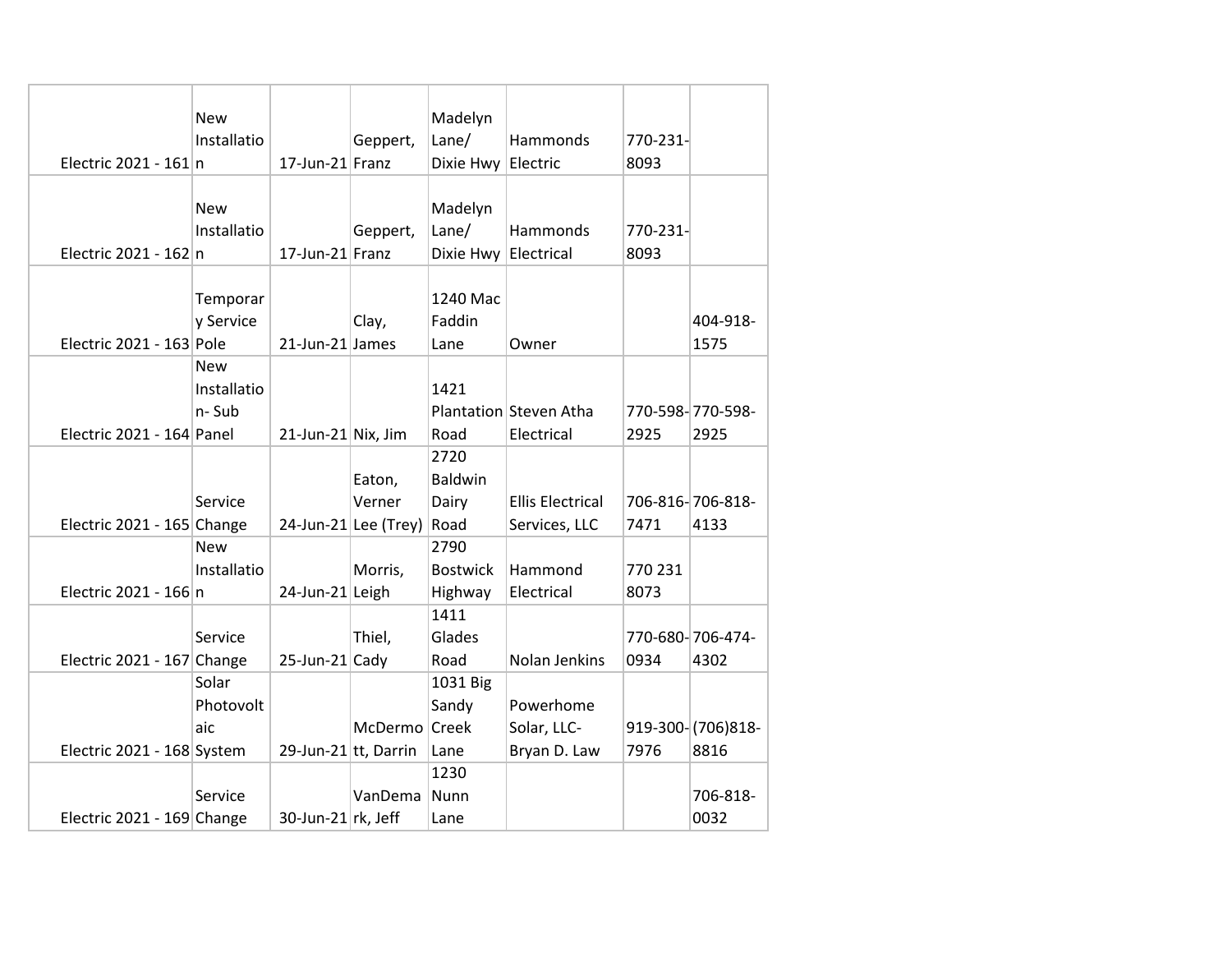|                              | Generator   |                      |                           |                |                          |          |                  |
|------------------------------|-------------|----------------------|---------------------------|----------------|--------------------------|----------|------------------|
|                              | Installatio |                      | Penntingt   1291 Cox      |                | Metro Power,             |          | 770-448-706-342- |
| Electric 2021 - 170 n        |             | 01-Jul-21 on, Dan    |                           | Road           | Inc.                     | 1076     | 1234             |
|                              |             |                      |                           | 181            |                          |          |                  |
|                              | <b>New</b>  |                      |                           | Shoals         | Peachtree                |          |                  |
|                              | Installatio |                      | White,                    | Creek          | Electric                 |          | 770-490-404-680- |
| Electric 2021 - 171 n        |             | 01-Jul-21 Regina     |                           | Lane           | Lighting, Inc.           | 8187     | 2496             |
|                              | <b>New</b>  |                      |                           | 5011           |                          |          |                  |
|                              | Installatio |                      | Allgood,                  | <b>Brownwo</b> |                          |          | 706-474-         |
| Electric 2021 - 172 n        |             | 02-Jul-21 Rodney     |                           | od Road        |                          |          | 8230             |
|                              |             |                      |                           | 1051           |                          |          |                  |
|                              | <b>New</b>  |                      |                           | Cedar          | Larry Jordan             |          |                  |
|                              | Installatio |                      | Hinton,                   | Grove          | Electric                 |          | 770-995-404-583- |
| Electric 2021 - 173 n        |             | 06-Jul-21 Randall    |                           | Road           | Company, Inc.            | 7668     | 1206             |
|                              |             |                      |                           | Seven          |                          |          |                  |
|                              |             |                      |                           | Islands        |                          |          |                  |
|                              | <b>New</b>  |                      |                           | Road/          |                          |          |                  |
|                              | Installatio |                      | Atkinson,                 | Eatonton       |                          |          |                  |
| Electric 2021 - 174 n        |             | 06-Jul-21 Mitchell   |                           | Hwy.           | Owner                    |          |                  |
|                              | <b>New</b>  |                      |                           |                |                          |          |                  |
|                              | Installatio |                      | Beal,                     | 1440 Beal      |                          |          | $(706)342 -$     |
| Electric 2021 - 175 n        |             | 08-Jul-21 Phyllis J. |                           | Lane           |                          |          | 2148             |
|                              |             |                      |                           |                |                          |          |                  |
|                              | Swimming    |                      |                           | 2630 Old       | Schneider                | 678-477- |                  |
| Electric 2021 - 176 Pool     |             | 08-Jul-21 Ogden      |                           | Mill Road      | Electric                 | 1345     |                  |
|                              |             |                      |                           | 1120           |                          |          |                  |
|                              |             |                      | Obrecht,                  |                | Whisperin Mann Electric, |          |                  |
|                              | Additional  |                      | Jeff &                    | g Lakes        | Inc. / J Kail            |          | 678-618-770-861- |
| Electric 2021 - 177 Circuits |             | 13-Jul-21 Tracy      |                           | Drive          | Mann                     | 5645     | 8236             |
|                              |             |                      |                           | 1380           |                          |          |                  |
|                              | <b>New</b>  |                      |                           | Indian         |                          |          |                  |
|                              | Installatio |                      | McLendo                   | Creek          |                          |          | 404-825-         |
| Electric 2021 - 178 n        |             |                      | 13-Jul-21 n, Nathan Trail |                | Owner                    |          | 2796             |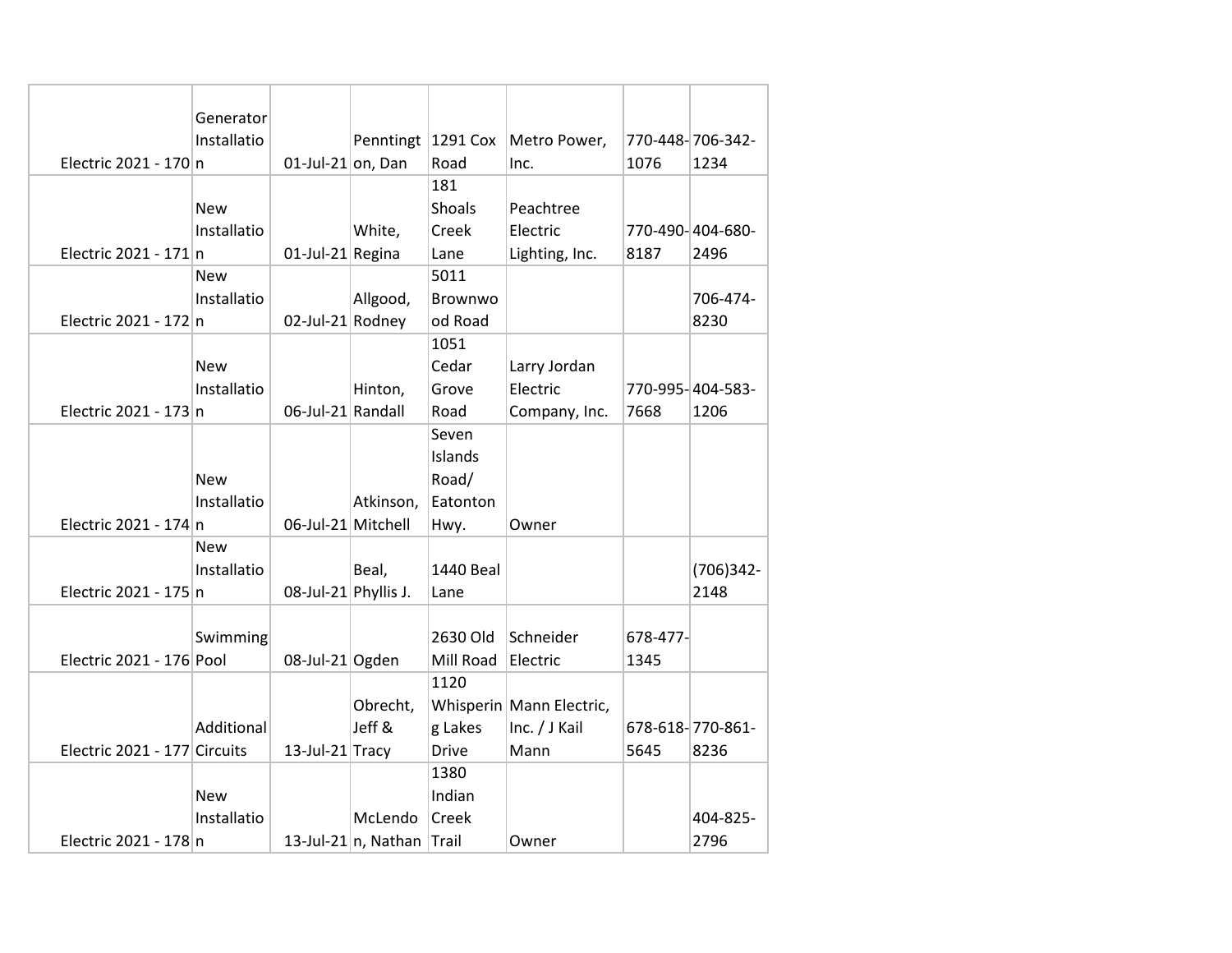# HVAC

| Permit Number       |             |                      |                     |                            | al Consturd Issue Date roject Namoject Addreontractors Nam ractors Plwners Phone |          |                  |
|---------------------|-------------|----------------------|---------------------|----------------------------|----------------------------------------------------------------------------------|----------|------------------|
|                     | <b>New</b>  |                      |                     | 1141                       |                                                                                  |          |                  |
|                     | Installatio |                      | Cashwell,           | Ferrell                    | Allgood Unified 770-922-                                                         |          |                  |
| HVAC 2021 - 077 n   |             | 10-Jun-21 Marion     |                     | Lane                       | Services, Inc.                                                                   | 1845     |                  |
|                     |             |                      |                     | 1090                       |                                                                                  |          |                  |
|                     | <b>New</b>  |                      | Taylor,             | Indian                     |                                                                                  |          |                  |
|                     | Installatio |                      | Phillip &           | Creek                      |                                                                                  |          | 404-392-770-851- |
| HVAC 2021 - 078 n   |             | 15-Jun-21 Betty      |                     | Trail                      | Lance White                                                                      | 2048     | 2491             |
|                     | <b>New</b>  |                      | Zapata              | 5251                       |                                                                                  |          |                  |
|                     | Installatio |                      | Constructi Bostwick |                            |                                                                                  | 404-392- |                  |
| HVAC 2021 - 079 n   |             | $15$ -Jun-21 on      |                     | Highway                    | Lance White                                                                      | 2048     |                  |
|                     | <b>New</b>  |                      | Zapata              | 5231                       |                                                                                  |          |                  |
|                     | Installatio |                      | Constructi Bostwick |                            |                                                                                  | 404-392- |                  |
| HVAC 2021 - 080 n   |             | $15$ -Jun-21 on      |                     | Highway                    | Lance White                                                                      | 2048     |                  |
|                     | <b>New</b>  |                      |                     | 1120                       |                                                                                  |          |                  |
|                     | Installatio |                      | Garner,             | Mallory                    | Sand Heating                                                                     |          | 770-466-404-803- |
| HVAC 2021 - 081 n   |             | 16-Jun-21 Larry      |                     | Road                       | amd Air                                                                          | 0556     | 1725             |
|                     | <b>New</b>  |                      |                     | 2790                       |                                                                                  |          |                  |
|                     | Installatio |                      | Morris,             | <b>Bostwick</b>            | J & J Heating &                                                                  | 770-267- |                  |
| HVAC 2021 - 082 n   |             | 25-Jun-21 Leigh      |                     | Highway                    | Air                                                                              | 0742     |                  |
|                     |             |                      |                     |                            |                                                                                  |          |                  |
|                     | Replacem    |                      | MacGreg             | 1711                       |                                                                                  | 706-453- |                  |
| HVAC 2021 - 083 ent |             | 25-Jun-21 or, Edgar  |                     |                            | Heidi Trail Pro-Tech Air                                                         | 2400     |                  |
|                     |             |                      |                     |                            |                                                                                  |          |                  |
|                     | <b>New</b>  |                      |                     | 1380                       |                                                                                  |          |                  |
|                     | Installatio |                      |                     | McKenzey Apalachee Laurens |                                                                                  | 770-616- |                  |
| HVAC 2021 - 084 n   |             | $25$ -Jun-21, Justin |                     |                            | Woods Trl Services, LLC                                                          | 7234     |                  |
|                     | <b>New</b>  |                      | Crown               | 1011                       | Lance White                                                                      |          |                  |
|                     | Installatio |                      | Ridge               | Doster                     | Heating & AC,                                                                    | 404-392- |                  |
| HVAC 2021 - 085 n   |             | 25-Jun-21 Homes      |                     | Road                       | Inc.                                                                             | 2048     |                  |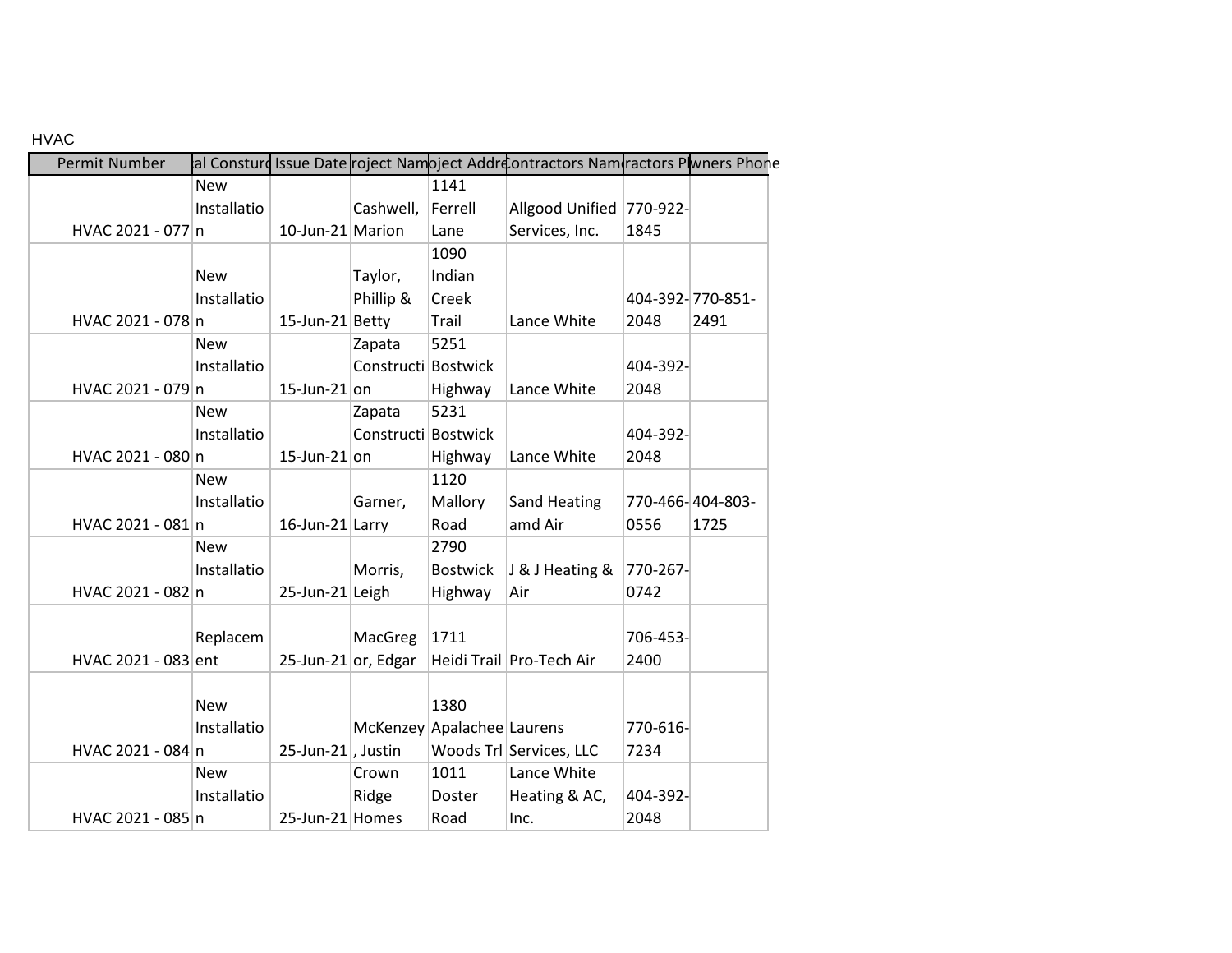|                     | <b>New</b>  |                  |                     | 1051              | AirTekk                         |          |                  |
|---------------------|-------------|------------------|---------------------|-------------------|---------------------------------|----------|------------------|
|                     | Installatio |                  | <b>ZF Suagr</b>     | Sugar Hill        | Comfort                         |          | 404-550-404-456- |
| HVAC 2021 - 086 n   |             | 01-Jul-21 Hill   |                     | <b>Drive</b>      | <b>Solutions</b>                | 1582     | 0403             |
|                     |             |                  | Morgan              | 259 N             | Patterson                       |          |                  |
|                     | Replacem    |                  | County              | Main              | Heating & Air                   | 770-784- |                  |
| HVAC 2021 - 087 ent |             |                  | 02-Jul-21 Elections | <b>Street</b>     | Cond.                           | 1869     |                  |
|                     | <b>New</b>  |                  |                     | 2390              |                                 |          |                  |
|                     | Installatio |                  | Wooten,             | Clack             | Wesley Heating 678-614-706-816- |          |                  |
| HVAC 2021 - 088 n   |             | $02$ -Jul-21 Tom |                     | Road              | & Air, Inc.                     | 1650     | 6428             |
|                     | <b>New</b>  |                  |                     | 5011              |                                 |          |                  |
|                     | Installatio |                  | Allgood,            | Brownwo           |                                 |          | 706-474-         |
| HVAC 2021 - 089 n   |             | 02-Jul-21 Rodney |                     | od Road           | Owner                           |          | 8230             |
|                     | <b>New</b>  |                  | <b>ZF Sugar</b>     | 1001              | AirTekk                         |          |                  |
|                     | Installatio |                  | Hill-Lot            | Sugar Hill        | Comfort                         | 404-550- |                  |
| HVAC 2021 - 090 n   |             | 08-Jul-21 126    |                     | Way               | Solutions                       | 1582     |                  |
|                     |             |                  |                     | 1120              |                                 |          |                  |
|                     | <b>New</b>  |                  | Obrecht,            | Whisperin AirTekk |                                 |          |                  |
|                     | Installatio |                  | Jeff &              | g Lakes           | Comfort                         | 404-550- |                  |
| HVAC 2021 - 091 n   |             | 08-Jul-21 Tracy  |                     | <b>Drive</b>      | Solutions                       | 1582     |                  |
|                     | <b>New</b>  |                  | Rutledge            | 1875              |                                 |          |                  |
|                     | Installatio |                  | Retreat-            | Newborn           | <b>Gregg Cowan</b>              | 770-787- |                  |
| HVAC 2021 - 092 n   |             | 08-Jul-21 Lot 4  |                     | Road              | Heating & Air                   | 6952     |                  |
|                     |             |                  |                     | 1051              |                                 |          |                  |
|                     | <b>New</b>  |                  |                     | Madison           |                                 |          |                  |
|                     | Installatio |                  | West,               | Lakes             |                                 |          | 706-997-         |
| HVAC 2021 - 093 n   |             | 12-Jul-21 David  |                     | Parkway           |                                 |          | 7009             |

# Plumbing

| <b>Permit Number</b>     |           |                 |                 |      | cupancy Ty Issue Date roject Nampject Addreontractors Nam ractors P wners Phone |                  |
|--------------------------|-----------|-----------------|-----------------|------|---------------------------------------------------------------------------------|------------------|
|                          |           |                 | McGinnis,  1080 |      |                                                                                 |                  |
|                          | Residenti |                 | Rickv &         | Nunn |                                                                                 | 706-342-706-318- |
| Plumbing $2021 - 069$ al |           | 01-Jun-21 Carol |                 | Lane | Dennis Stewart 16070                                                            | 5853             |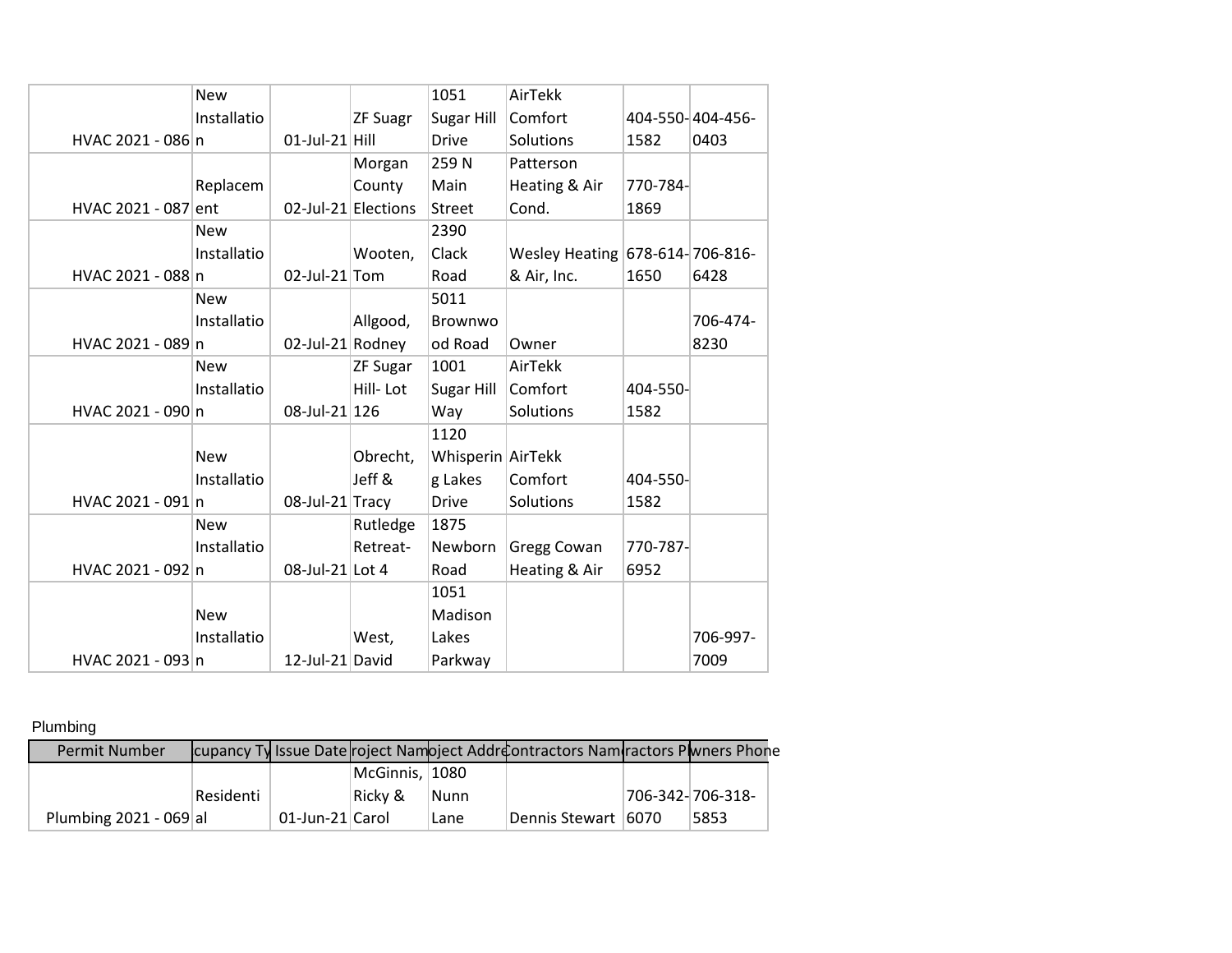|                              |           |                   |          | 1800            |                                  |          |                  |
|------------------------------|-----------|-------------------|----------|-----------------|----------------------------------|----------|------------------|
|                              |           |                   |          | Apalachee       |                                  |          |                  |
|                              | Residenti |                   | Hall,    | Woods           |                                  |          | 678-283-912-695- |
| Plumbing $2021 - 070$ al     |           | 08-Jun-21 Stephen |          | Trail           | David Huie                       | 9314     | 8012             |
|                              |           |                   |          | 3781            |                                  |          |                  |
|                              | Residenti |                   | Lewis,   | <b>Bostwick</b> | Harris                           | 678-776- |                  |
| Plumbing 2021 - 071 al       |           | 09-Jun-21 Lottie  |          | Road            | Plumbing, Inc                    | 5641     |                  |
|                              |           |                   | Jones,   |                 |                                  |          |                  |
|                              |           |                   | Brad-    |                 |                                  |          |                  |
|                              |           |                   | Cottages |                 |                                  |          |                  |
|                              |           |                   | of       | 1651            | Garner                           |          |                  |
|                              |           |                   | Mergend  | Mergend         | Plumbing, Inc.- 706-654-706-342- |          |                  |
| Plumbing 2021 - 072 Business |           | 16-Jun-21 ollar   |          |                 | ollar Road Stephen Garner 5822   |          | 1037             |
|                              |           |                   |          |                 |                                  |          |                  |
|                              |           |                   |          | 1330            |                                  |          |                  |
|                              |           |                   |          | Appalach        |                                  |          |                  |
|                              | Residenti |                   | Ruehle,  | ee Woods WYCO   |                                  | 770-483- |                  |
| Plumbing 2021 - 073 al       |           | 16-Jun-21 Mark    |          | Trail           | Plumbing, LLC                    | 8564     |                  |
|                              |           |                   |          |                 |                                  |          |                  |
|                              | Residenti |                   | Geppert, | Madelyn         | <b>WYCO</b>                      | 770-483- |                  |
| Plumbing 2021 - 074 al       |           | 16-Jun-21 Franz   |          | Lane            | Plumbing, LLC                    | 8564     |                  |
|                              |           |                   |          | 1300            |                                  |          |                  |
|                              | Residenti |                   | Hasson,  | Watersto        | Knight-Way                       |          | 706-255-706-255- |
| Plumbing 2021 - 075 al       |           | 21-Jun-21 David   |          | ne Drive        | Plumbing                         | 1294     | 1294             |
|                              |           |                   |          | 2790            |                                  |          |                  |
|                              | Residenti |                   | Morris,  | <b>Bostwick</b> | Knight                           | 706342   |                  |
| Plumbing 2021 - 076 al       |           | 24-Jun-21 Leigh   |          | Hwy             | Plumbing                         | 5617     |                  |
|                              |           |                   |          | 5011            |                                  |          |                  |
|                              | Residenti |                   | Allgood, | Brownwo         | Knight                           | 706342   |                  |
| Plumbing 2021 - 077 al       |           | 24-Jun-21 Ricky   |          | od Rd           | Plumbing                         | 5617     |                  |
|                              |           |                   |          | 1090            |                                  |          |                  |
|                              |           |                   | Taylor,  | Indian          |                                  |          |                  |
|                              | Residenti |                   | Lisa &   | Creek           |                                  | 404-557- |                  |
| Plumbing 2021 - 078 al       |           | 29-Jun-21 Phillip |          | Trail           | <b>Steve Smith</b>               | 6471     |                  |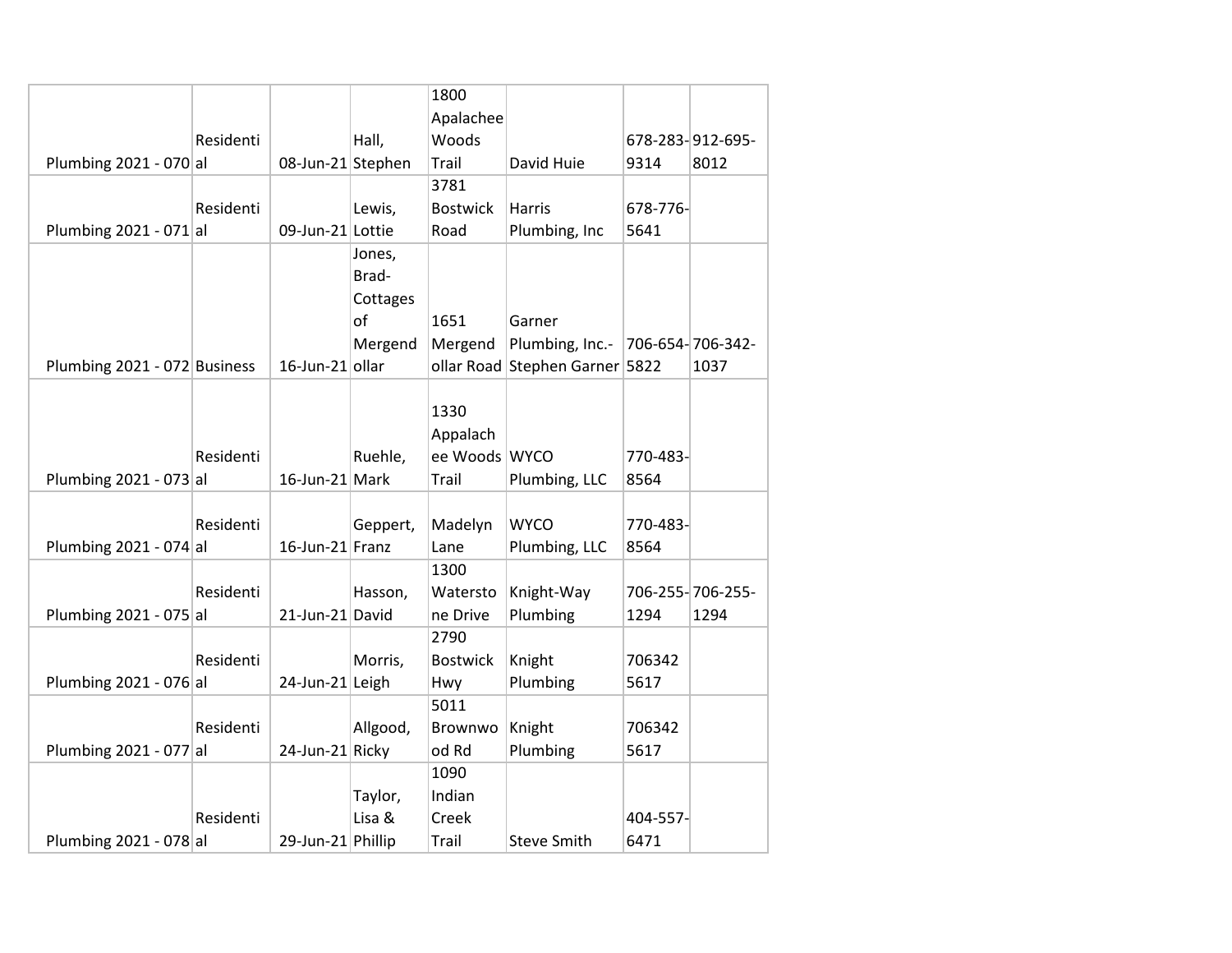|                          |           |                   | McCullou                  | 3161                       |                |          |                  |
|--------------------------|-----------|-------------------|---------------------------|----------------------------|----------------|----------|------------------|
|                          | Residenti |                   |                           | gh, Austin Apalachee Bakop |                |          | 678-722-404-574- |
| Plumbing 2021 - 079 al   |           |                   | 06-Jul-21 & Jennifer Road |                            | Construction   | 1767     | 7115             |
|                          |           |                   |                           | 1120                       |                |          |                  |
|                          |           |                   |                           | Whisperin                  |                |          |                  |
|                          | Residenti |                   |                           | g Lakes                    |                | 770-527- |                  |
| Plumbing 2021 - 080 al   |           | 13-Jul-21 Obrecht |                           | <b>Drive</b>               | Larry Mitchell | 7514     |                  |
|                          |           |                   |                           | 1070                       |                |          |                  |
|                          | Residenti |                   |                           | White                      |                | 706-318- |                  |
| Plumbing $2021 - 081$ al |           | 15-Jul-21 Jackson |                           | Oak Way                    | Chris Wilkins  | 3898     |                  |

#### Pool

| Permit Number                     |                    |            |              | Issue Date roject Nampject Addreitractor Nacontractor Phone |
|-----------------------------------|--------------------|------------|--------------|-------------------------------------------------------------|
|                                   |                    | 1150       |              |                                                             |
|                                   | Standard,          | Walton     | Pamlico      |                                                             |
| Pool 2021 - 025 10-Jun-21 Jeremy  |                    | Mill Road  | Pool Co.     | (478) 452-1003                                              |
|                                   |                    | 3551       | <b>Tiger</b> |                                                             |
|                                   | Tate,              | Parks Mill | Shark        |                                                             |
| Pool 2021 - 026 14-Jun-21 Michael |                    | Road       | Pools        | (678) 334-5377                                              |
|                                   |                    |            |              |                                                             |
|                                   | Ogden,             | 2630 Old   | White's      |                                                             |
| Pool 2021 - 027 14-Jun-21 Chris   |                    | Mill Road  |              | Pools, Inc. (678) 898-9539                                  |
|                                   |                    |            | Barry        |                                                             |
|                                   | Daniel,            | 3611       | Cowan-       |                                                             |
|                                   | Richard &          | Spears     | Cowan        |                                                             |
| Pool 2021 - 028 17-Jun-21 Beverly |                    | Road       | Pools        | (770) 480-5775                                              |
|                                   |                    |            | Premier      |                                                             |
|                                   |                    |            | Pools &      |                                                             |
|                                   | Smith,             | 1231       | Spas         |                                                             |
|                                   | Gregory & Watersto |            | Atlanta      |                                                             |
| Pool 2021 - 029 22-Jun-21 Sonia   |                    | ne Drive   | East         | (678) 782-6899                                              |